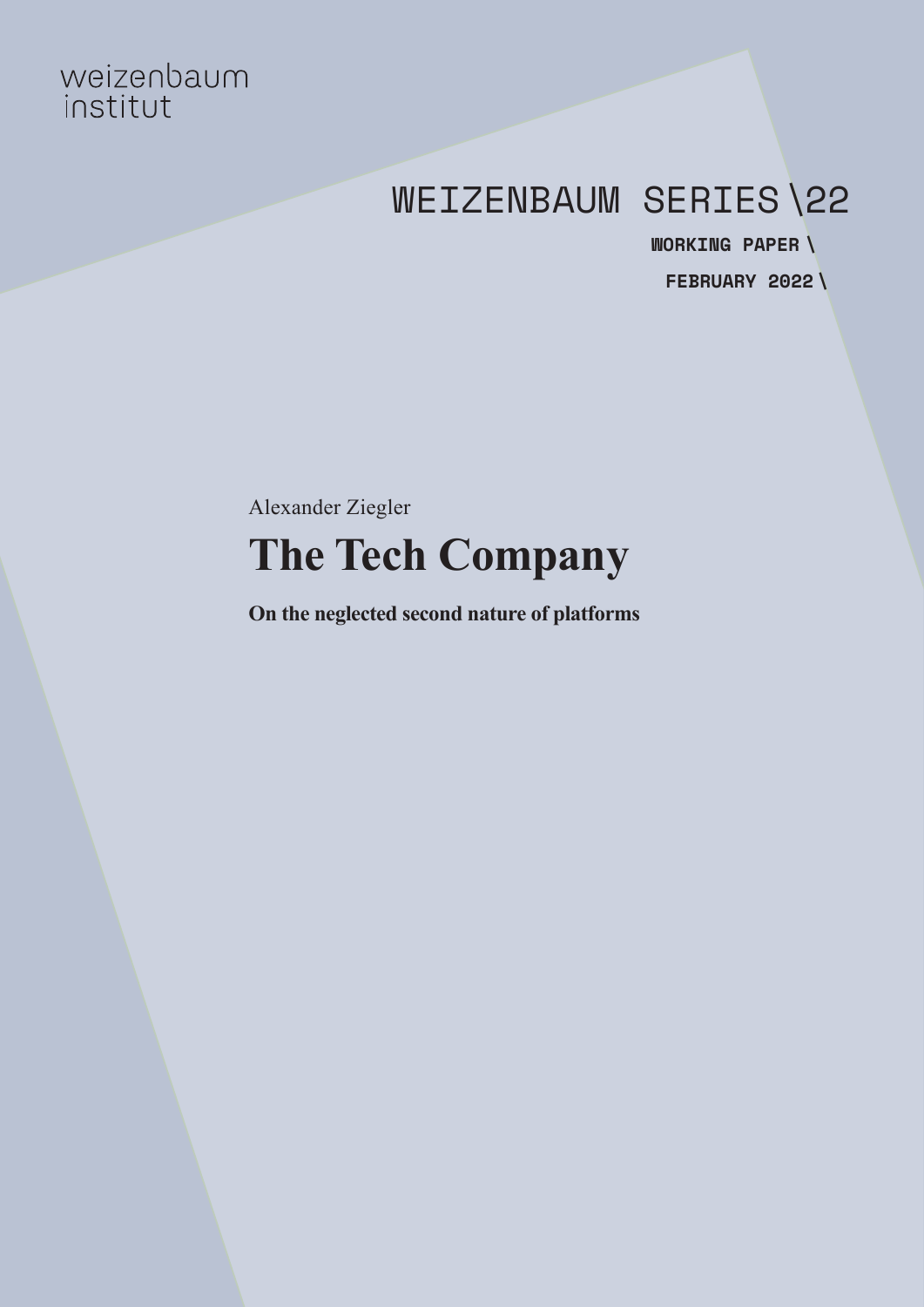## **The Tech Company**

**Alexander Ziegler** \ ISF Munich \ [alexander.ziegler@isf-muenchen.de](mailto:alexander.ziegler%40isf-muenchen.de?subject=)

```
ISSN 2748-5587 \ DOI 10.34669/WI.WS/22
```
**EDITORS:** The Managing Board members of the Weizenbaum-Institut e.V. Prof. Dr. Christoph Neuberger Prof. Dr. Sascha Friesike Prof. Dr. Martin Krzywdzinski Dr. Karin-Irene Eiermann

Hardenbergstraße 32 \ 10623 Berlin \ Tel.: +49 30 700141-001 [info@weizenbaum-institut.de](mailto:info%40weizenbaum-institut.de?subject=) \ [www.weizenbaum-institut.de](http://www.weizenbaum-institut.de)

**TYPESETTING:** Roland Toth, M.A.

**COPYRIGHT:** This series is available open access and is licensed under Creative Commons Attribution 4.0 (CC BY 4.0): <https://creativecommons.org/licenses/by/4.0/>

**WEIZENBAUM INSTITUTE:** The Weizenbaum Institute for the Networked Society – The German Internet Institute is a joint project funded by the Federal Ministry of Education and Research (BMBF). It conducts interdisciplinary and basic research on the changes in society caused by digitalisation and develops options for shaping politics, business and civil society.

This work has been funded by the Federal Ministry of Education and Research of Germany (BMBF) (grant no.: 16DII121, 16DII122, 16DII123, 16DII124, 16DII125, 16DII126, 16DII127, 16DII128 – "Deutsches Internet-Institut").

## **Abstract**

The unprecedented rise of startups such as Google or Amazon has spurred an ongoing debate on the conceptualization of the corporate model these firms represent. Thus far, attention has centered on the analysis of their product and market strategies highlighting their platform nature as common feature and its defining characteristic. By applying and scaling the platform business model, these companies have been able to capture value created outside the firm. The focus on the platform nature and the evolution of their external ecosystems, however, has left the work that

is done inside these companies to create and provide online platforms largely unnoticed. Against this background, the article seeks to contribute to the debate by analyzing the inner mode of production as an essential component of their corporate model. The second nature of online platform firms, it is argued, is that they are tech companies. Building on this, the article aims to reconstruct how as tech companies they have learned and perfected to continuously develop and operate the Internet applications that power their online platforms at global scale.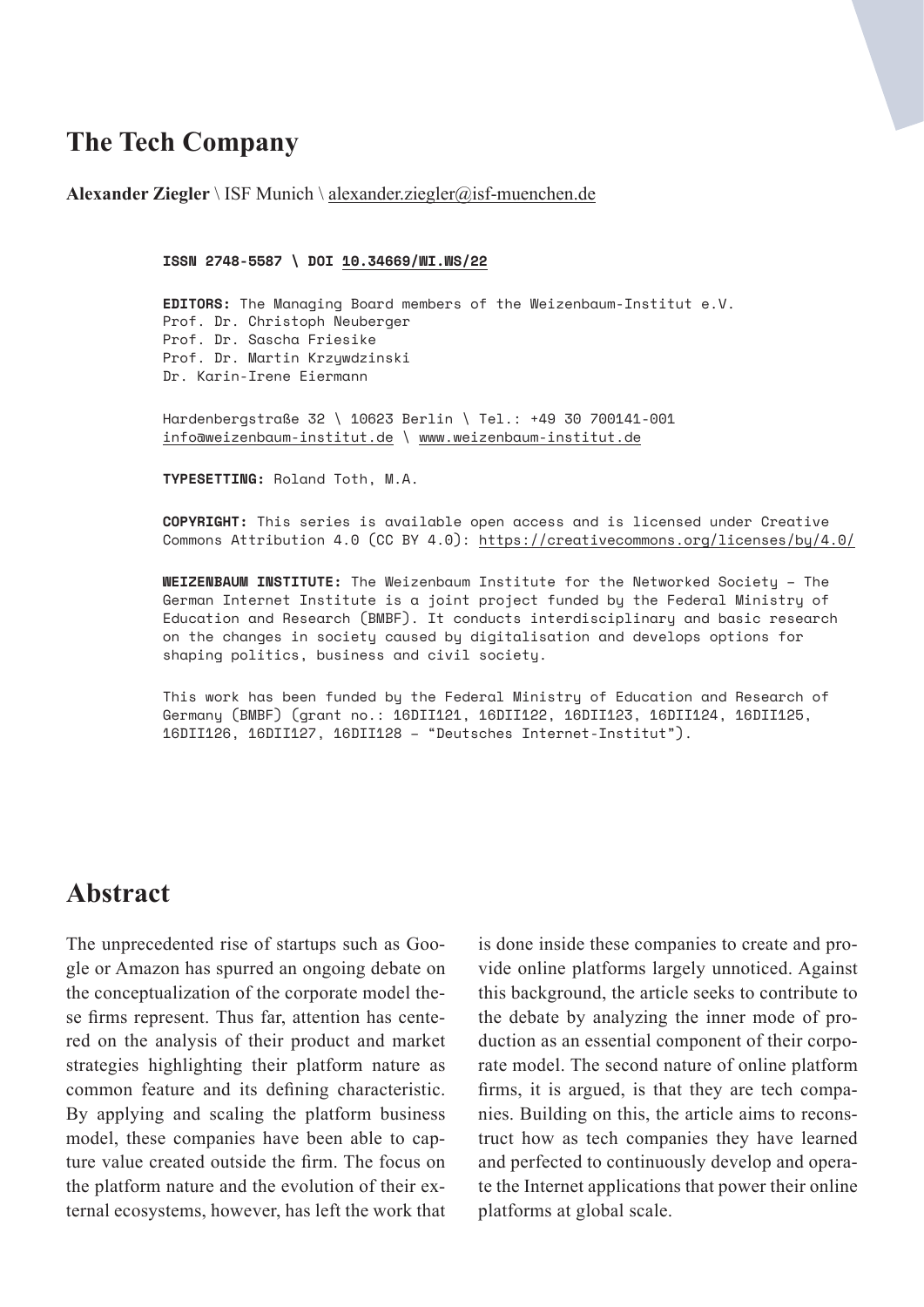## **Table of Contents**

## **1 [Introduction](#page-3-0)** <sup>4</sup>

| <b>Tech Companies: Analyzing the Inner Mode of</b> |  |
|----------------------------------------------------|--|
| <b>Production of Platform Firms</b>                |  |

|     | In Search of the Foundations of Online Platforms                                              | 7  |
|-----|-----------------------------------------------------------------------------------------------|----|
| 3.1 | Warehouse-Scale-Computing: The construction of large-scale distributed systems                | 8  |
| 3.2 | Microservices and DevOps: Modularity as architectural principle of Internet applica-<br>tions | 10 |
| 3.3 | Cloud Computing: Dynamically scalable IT infrastructures as a utility                         | 12 |
|     |                                                                                               |    |

| 4 Conclusion and Outlook: The New IT-Based         |  |
|----------------------------------------------------|--|
| <b>Machine Systems as the Foundation of Online</b> |  |
| <b>Platforms</b>                                   |  |

**[References](#page-15-0)** <sup>16</sup>

**[Endnotes](#page-20-0)** <sup>21</sup>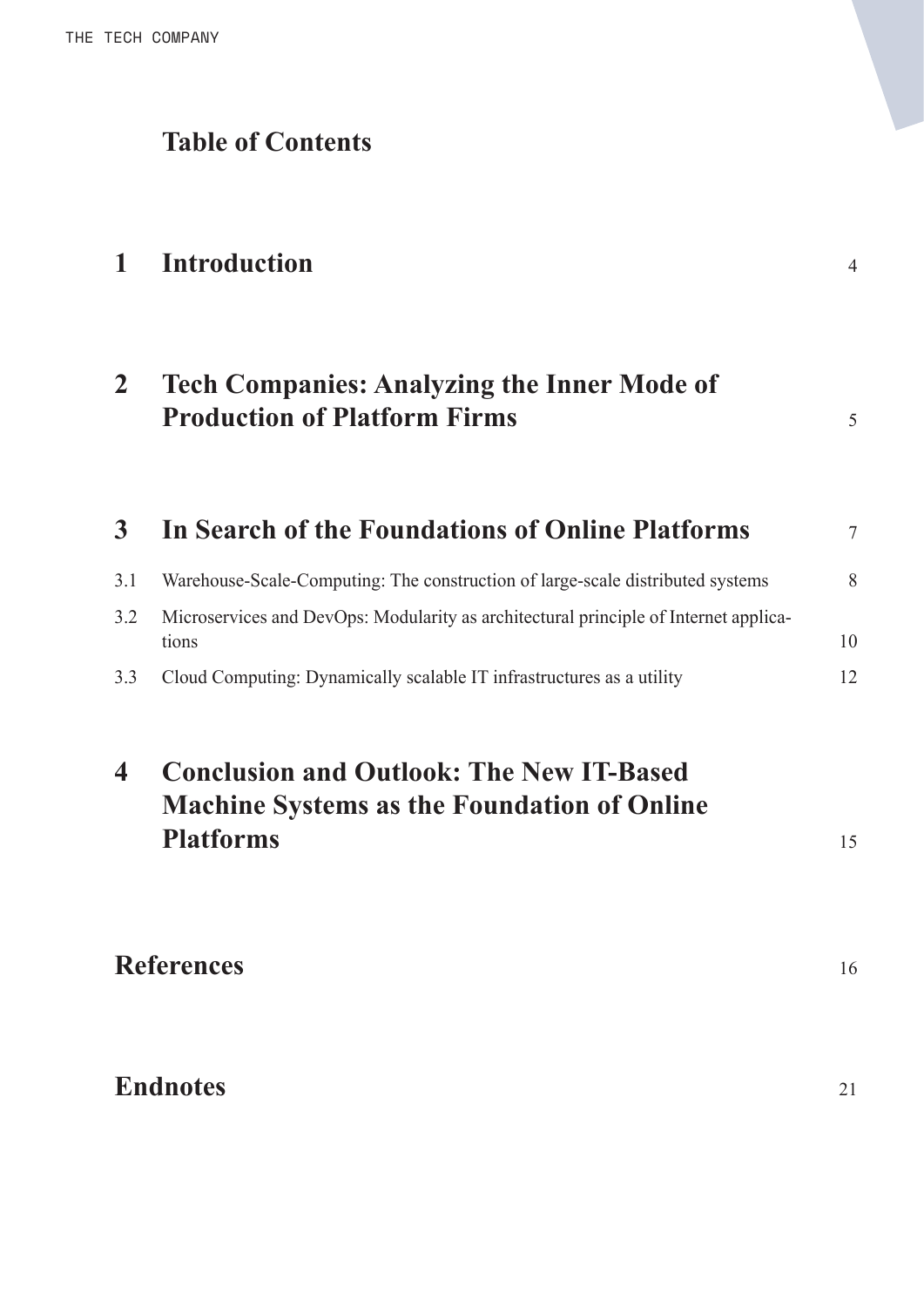#### <span id="page-3-0"></span>**1 Introduction**

Large online platforms such as Google, Amazon, Alibaba and Tencent but also younger companies such as e-commerce technology provider Shopify, communications service Twilio, payment service Stripe or ByteDance with its social network TikTok are considered key actors of the digital transformation of economy and society. Many of these, who were founded as small startups on the West Coast of the United States, have quickly become important commercial actors and, in the process transformed the Internet from a primarily academic network into a global "information space" (Boes and Kämpf, 2007; Will-Zocholl, 2021). Funded by venture capitalists, these firms have disrupted more and more industries, starting with retail, advertising, media, film, music, [and IT \(Kenney et al., 2021\).](#page-20-0)[1] With the proliferation of the Internet of Things, these companies as well as many new startups are entering yet more industrial branches, attempting to reorganize value chains and industry structures and challenging the incumbent firms for power in the sector (Ziegler, 2020; Butollo and Schneidemesser, 2021).

Against this background, there has been an ongoing debate on the conceptualization of the corporate model these companies represent, the reasons behind its rapid commercial success and its implications for society (Frenken and Funfschilling, 2020). This debate spans over different research disciplines from strategic management and organization studies to economic geography and sociology. Thus far, attention has centered on their product and market strategies. Highlighted as a common feature of their corporate model and seen as key to their commercial success is the fact that many of these companies are owners of widely used platforms (Kenney and Zysman, 2016; Parker et al., 2016; Srnicek, 2017; Cusumano et al., 2019). They have either built transaction platforms and transformed the market logic in many branches by accumulating network effects and monetizing their intermediary position. Or they have created innovation platforms, which provide building blocks for other businesses, and cultivated the "ability to earn profits from a captive installed base of customers" (Shapiro and Varian, 1998: 150).[\[2\] By applying and scaling the platform](#page-20-0)  business model within this spectrum, these companies have harnessed economies of scope (Gawer, 2014) and created new organizational forms which are able "to co-opt value-creating activities that are not part of the firm" (Stark and Pais, 2020: 48). Some of them have occupied de facto monopoly positions in their respective markets and realize monopoly rents (Langley and Leyshon, 2017; Staab, 2019; Peck and Phillips, 2020). To emphasize this defining characteristic of their product and market strategies, the companies have been referred to as, e.g., "matchmakers" (Evans and Schmalensee, 2016), "proprietary markets" (Staab, 2019) or "online platform firms" (Kenney et al., 2021; Stallkamp and Schotter, 2021).

Companies like Google, Facebook, or Stripe, however, were neither born as global platforms nor do their Internet-based transaction or innovation platforms develop, operate, and maintain themselves automatically. By focusing on the platform nature of these companies and the evolution of their external platform ecosystems, the work that is done inside these companies to create and provide Internet applications at global scale has largely gone unnoticed and the "employees at the platform's core" (Stark and Pais, 2020: 51) have been rendered invisible (Dorschel, 2022). From a sociology of work perspective, therefore, the conceptualization of their corporate model and an analysis of its commercial prowess which is based primarily on its product and market strategies is not exhaustive. The main argument brought forward in this article is that in order to deepen our understanding of the corporate model of these companies, it is necessary to complement the perspective on their product and market strategies and analyze their inner mode of production as an essential component. The second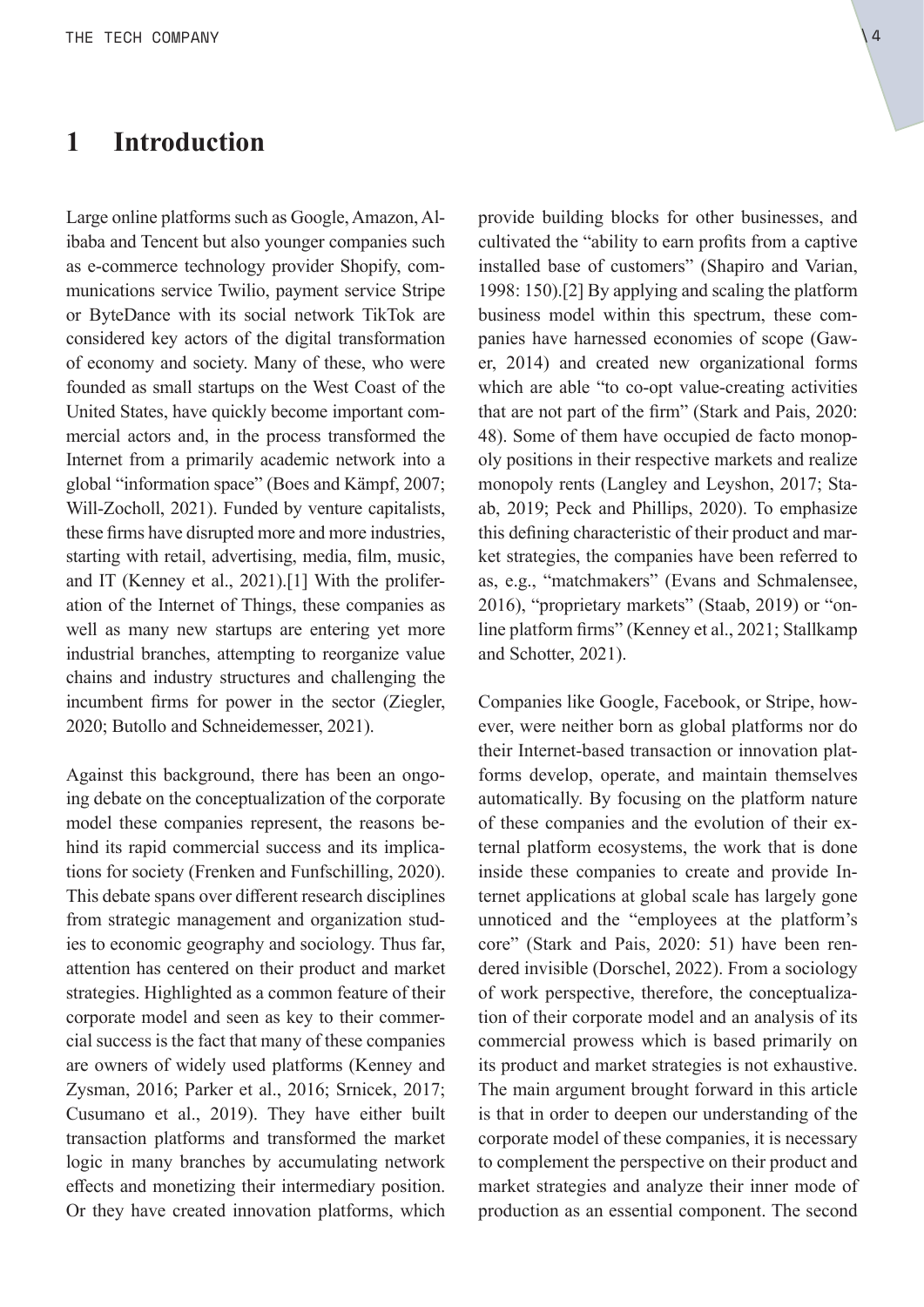<span id="page-4-0"></span>nature of online platform firms, it is argued, is that [they are tech companies.\[3\] As tech companies they](#page-20-0)  have learned and perfected how to continuously develop, operate, and monetize Internet applications powering their online platforms at global scale. By taking into account the "tech company" providing the platform, it can be shown that platform firms not only capture value created *outside* the firm but also *inside* the firm – in fact, the latter serves as an indispensable presupposition to the first.

The remainder of the paper is structured as follows. In a first step, inspired by concepts from the research tradition of German industrial sociology a basic definition of the tech company as the second nature of platform firms is presented. The tech company is understood as a commercial strategy which centers around the continuous development, operation, and monetization of Internet applications. In a second step, the paper focuses on the specific capabilities which have been developed for the realization of this strategy. In a historical reconstruction of the formation of the first tech companies, it is shown that through the development of new IT-based machine systems within these startups a new technological-organizational foundation has been created upon which Internet applications could move to the center of commercial strategies. In a third step, the central results are summarized, and further research is outlined.

The basis for this conceptual paper is a comprehensive analysis of empirical material, which is continuously expanded and continued. On the one hand, it is based on evaluations of two research stays in Silicon Valley in 2015 and 2017 together with colleagues at ISF Munich. During these research stays, numerous qualitative interviews with employees and experts were conducted in startups, platform firms, and the research units of established companies located in Silicon Valley (e.g., from the automotive industry and the IT industry). This was flanked by background discussions with various representatives from the in[novation system \(e.g., venture capital funds\).](#page-20-0)[4] On the other hand, it is based on the study of an extensive corpus of secondary literature and primary sources, such as blog posts, publicly available interviews, communication in forums (e.g., Github) and podcasts, oral history documents provided by the Computer History Museum and expert lectures on the topic.

## **2 Tech Companies: Analyzing the Inner Mode of Production of Platform Firms**

When examining the existing research on platform firms, it is noticeable that their strategies were predominantly analyzed in a coagulated form as strategy patterns – at a time when platform firms such as Google or Amazon had already risen to the ranks of the most valuable companies in the world and had established the platform as organizational form in their respective value domains. From this starting point, it is often forgotten, however, that in the early days of the World Wide Web, patterns for the design of commercial strategies existed at best in [rudimentary form.\[5\] None of these startups could](#page-20-0)  determine in advance whether and how the Web could be embedded in commercial strategies (Mc-Cullough, 2018; O'Mara, 2019). Moreover, the prevalent ex-post perspective only partially explains why, e.g., Google prevailed with its Web search application over competing applications from Altavista, LookSmart, Inktomi, or Yahoo, or why the social network Facebook displaced other social networks such as Friendster or MySpace, even though the latter initially had significantly higher user numbers and thus first-mover advantages as well as a greater volume of capital at their disposal. Overall, the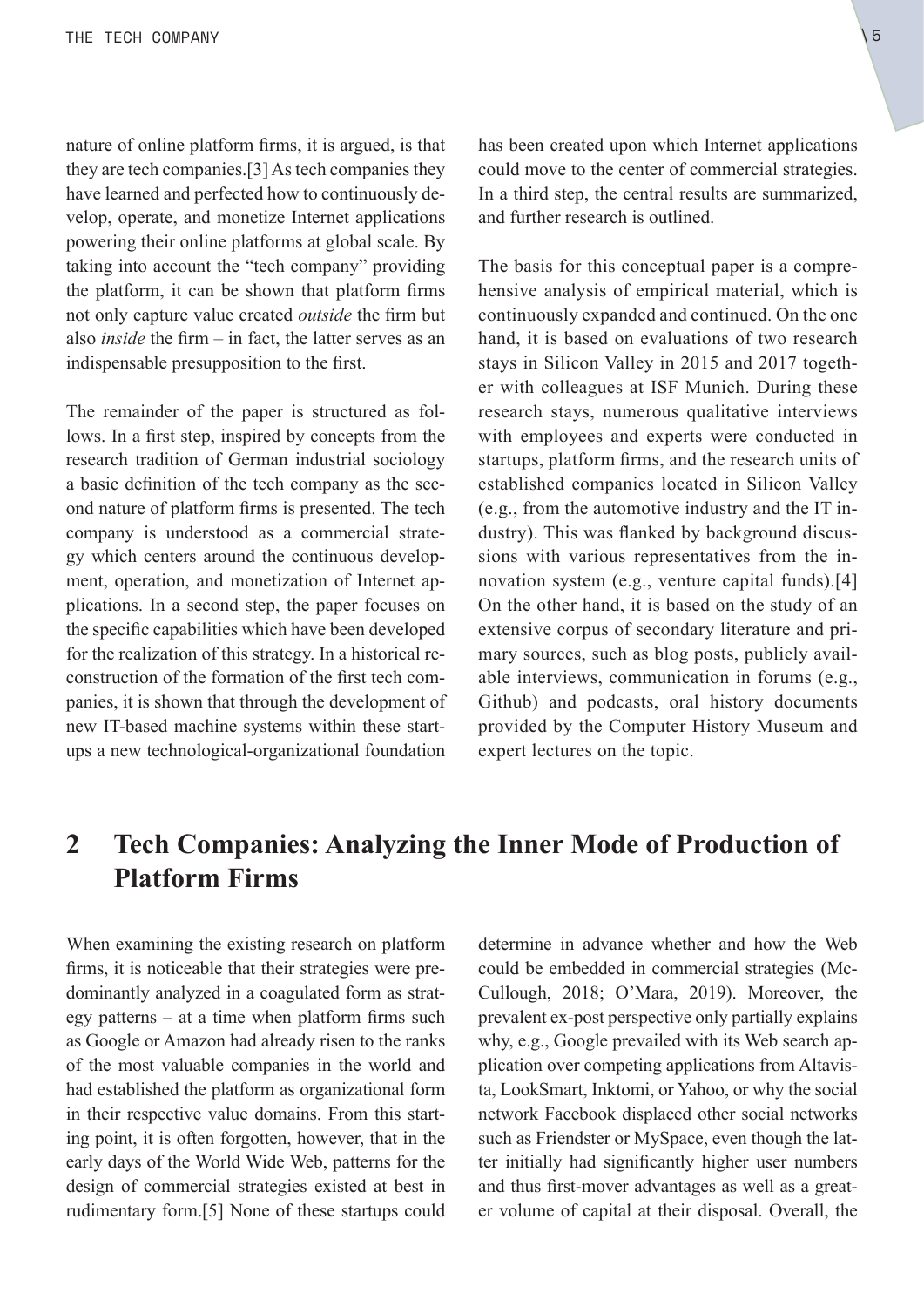<span id="page-5-0"></span>discussion on platforms sometimes leaves the impression that any venture with sufficient financial resources and access to "digital infrastructures of cloud computing" (Grabher and König, 2020: 105) could implement the platform model without friction. Not least, a look at the diverse efforts to adapt the strategy patterns in established companies and their initiatives, for example, to build and scale platforms for industrial branches in the context of industry 4.0 or the financial sector, show that this is by no means the case (Ziegler, 2020; Butollo and de Paiva Lareiro, 2020).

These observations illustrate that a crucial dimension in the analysis of the corporate model of these companies has remained understudied. Their product and market strategies did not emerge on the drawing board but were developed in complex and messy social processes. Their conception, practical testing, inspection, adaptation, consolidation, and scaling is the result of the ongoing work of a multitude of people. As Tarnoff and Weigel (2020: 3) point out, platforms do not emerge and scale themselves on their own, "platforms are made by people". The skills required for this undertaking are materialized in the technologies, architectures, organizational concepts, documented knowledge bases, practices, and process models developed by these companies. But they are also inscribed in the "experience and practical knowledge" (Böhle, 1994) of tech workers and continuously reflected upon and developed in a complex innovation network of developer communities, universities, startup incubators, venture capital funds, publishers, and analysts (Kenney, 2000). In addition to strategy patterns such as platform concepts, it is precisely these dynamic dimensions that constitute an essential characteristic of the corporate model of a company from a sociology of work perspective, as Altmann and Bechtle (1971) have pointed out. To be able to grasp these dynamic dimensions of platform firms it is, therefore, proposed to reboot the analysis of their corporate model and center it on the social process of providing the online platform, instead of using the external view of the platform as a starting point.

In this perspective, the question arises whether there is a structural commonality regarding the inner mode of production of such heterogeneous companies that have prospered in the Internet era like Google, Amazon, Snowflake with its applications for big data analytics, Netflix[6] [with its streaming service,](#page-20-0)  Atlassian with its solutions for project management, Klarna with its payment services, or Celonis with its solutions for business process optimization. While operating in different value domains, these and many other companies share a common trait: *their inner mode of production centers around the continued development, operation, and monetization of Internet applications.* Big data analytics, streaming services, project management solutions, payment services and business process optimization solutions are all based on Internet applications. This distinguishes their corporate model from all other corporate models hitherto known. To grasp this structural commonality in their inner mode of production it is proposed to refer to them as tech companies.

Building on this, online-to-offline platforms such as the mobility service Uber, the accommodation broker Airbnb or the Chinese delivery service Meituan can also be considered tech companies because their inner mode of production also *centers* around the provisioning of Internet applications and cannot be implemented without them. The fact that their inner mode of production is *centered* around Internet applications does not, as these examples show, preclude these companies from extending their operations to fields outside the Internet, as illustrated not least by Amazon's extensive network of logistics centers. But it also does not mean that all the established companies that built up a web presence in the 1990s have become tech companies as a result. Rather, the differentia specifica that turns a company with an "offline footprint" into a tech company is that its "offline footprint" is shaped around the Internet application and not vice versa.

In this respect, tech companies differ from industrial companies, whose strategies center around the machine system-based production and the sale of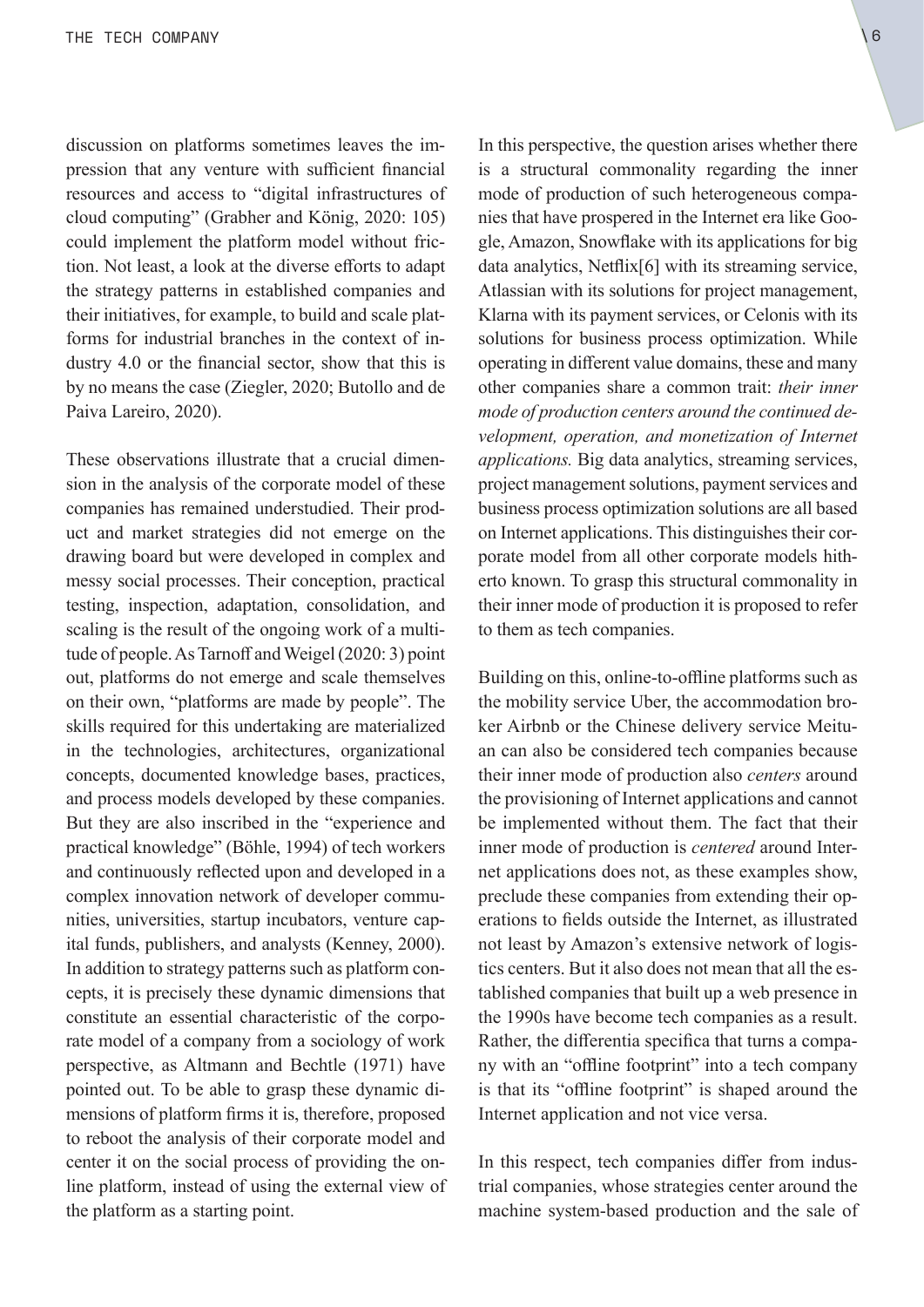<span id="page-6-0"></span>material goods (Ziegler, 2020: 15). They can also be distinguished from the companies in the classic software industry such as Microsoft, Oracle, SAP, or the industrial software business of Siemens. These ventures developed software, handed it over to the customer in a package, who installed it on his computer himself or whose IT department customized it to the specific company requirements, if necessary, with the help of the software company or system integrators, and operated it in his own data center or that of an IT service provider. Tech companies instead are characterized by the fact that they use the Internet as an operating system for their applications. They generate "money *with* software rather than *from* software" (O'Grady, 2015: 27; author's emphasis). As will be shown below, the moment companies make their core applications available on the Internet, both the requirements they place on their software and the way they deal with it change fundamentally.

Emphasizing the dynamic dimensions of the corporate model points to the fact that being a tech company isn't a property innate to a company. Rather, it is a characteristic that, to use Marx's words, is "essentially practical" (Marx, 1975: 5) and can be learned. This is demonstrated not least by the prominent examples of Apple, Microsoft, Intuit, or Adobe which have transformed themselves from classic computer hardware or software companies whose strategy centered around the development and sale of PCs and software into tech companies (O'Grady, 2015), while others such as the German software company SAP, e.g., do not yet seem to have succeeded in taking this step in its entirety. Following the basic definition presented, the question therefore arises as to what specific capabilities have been developed on the U.S. West Coast to be able to center a commercial strategy around the development, operation, and monetization of Internet applications. This question will be the focus of the following analysis. In doing so, it will not be possible to explore all dimensions of these capabilities. The focus will be on the historical reconstruction of the emergence of a new technological-organizational foundation for Internet applications upon which they could move to the center of commercial strategies.

#### **3 In Search of the Foundations of Online Platforms**

In many analyses of the development of startups and companies in the Internet economy, one aspect of their strategies is simply taken for granted and not considered worthy of special consideration: These companies permanently provide complex softwareand data-based applications for private or business customers on the Internet, which are constantly being further developed.[\[7\] Their applications do not](#page-20-0)  only have to be capable of dynamically absorbing peak loads, but also of keeping pace with rapid business growth. The fact that this is an essential building block of their commercial strategies usually only becomes apparent when it starts to falter. There are numerous examples of this, ranging from the early days of the World Wide Web to the present day. When the Corona pandemic broke out at the beginning of March 2020, e.g., the collapse of the Internet application of the U.S. fintech Robinhood, which enables its customers to trade stocks free of charge via an app, meant that they could only watch their portfolios lose value as prices crashed (Popper and Siegel, 2020).[8] [Due to the immediacy of the](#page-20-0)  Internet, even the smallest downtime or data loss can directly have a significant functional and financial impact and jeopardizes customers' trust in the solutions. But how have startups – at least initially still small – succeeded in scaling Internet-based applications dynamically, keeping them highly available globally with hundreds of millions of simultaneous accesses, updating and upgrading them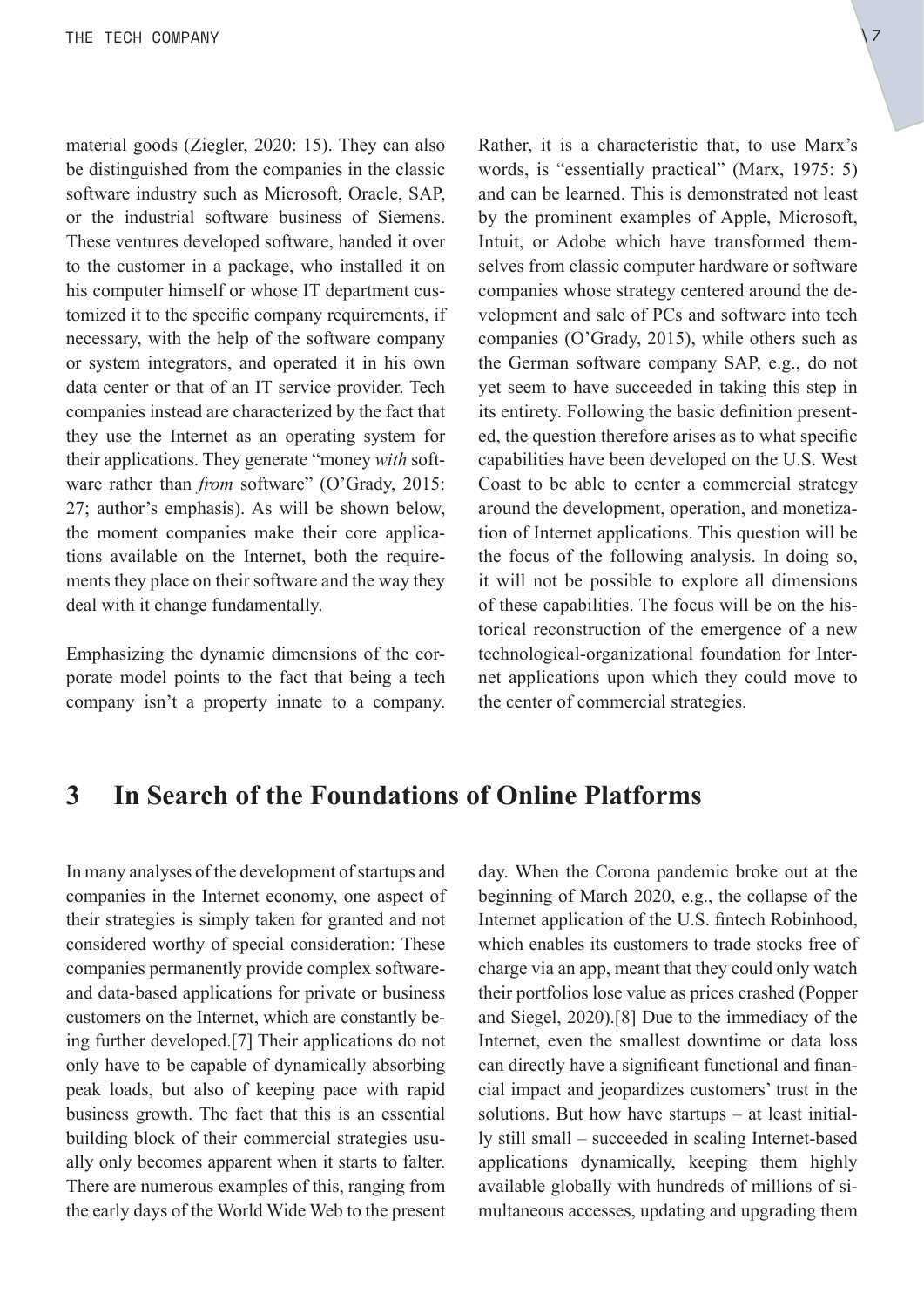<span id="page-7-0"></span>permanently while operating them cost-effectively? The search for answers to this question leads back to the early days of the World Wide Web.

#### **3.1 Warehouse-Scale-Computing: The construction of large-scale distributed systems**

The ambition to provide not only largely static websites but also complex interactive applications via the Internet emerged in the New Economy in the mid-1990s. At that time, the implementation of such visions still ran up against the technological limits imposed by narrowband data transmission rates and Internet access via telephone modems. In the wake of the speculative euphoria, however, much of the enormous capital advances alongside [dot.com](http://dot.com) startups flowed into telecommunications corporations, which invested that money in building broadband access (McCullough, 2018). In much the same way that in 1840s Britain the stock market boom had accelerated the development of a widespread rail network, the [dot.com](http://dot.com) bubble helped lay a new Internet infrastructure in developed countries (Janeway, 2018).

Compared to Internet access with telephone modems of the Web 1.0 era, data transfer rates in broadband networks increased sharply. In conjunction with the spread of wireless networks, this paved the way for new forms of Internet usage. Both the remaining startups and new startups sought to leverage this new Internet infrastructure. Whereas the costs of providing applications via the Internet had played a negligible role for many startups at the height of the speculative euphoria, as they could be serviced from the surplus of private venture capital seeking investment, this influx of venture capital had now ebbed away for the time being. Therefore, the remaining and new startups were intensively engaged in implementing new strategies for the efficient design of their IT infrastructures.

In this constellation, pioneers such as Google or Amazon implemented a significant basic innova[tion: Instead of meeting increasing requirements\[9\]](#page-20-0) on Internet applications by purchasing powerful, expensive "high-end servers," they switched to interconnecting cheaper but also significantly more error-prone mass-produced servers to form gigantic horizontally scalable server clusters (Brewer, 2001; McMillan and Metz, 2012; O'Grady, 2014). In these distributed systems, servers constantly exchange messages with each other so that, e.g., computational processes can be accelerated by dividing them among many different server nodes and executing them in parallel before aggregating the results again. After having been in use for quite some time before mainly in the research community, the startups took the principles of "distributed computing" to the extreme in terms of software and hard-

ware (Burns 2018). They no longer, e.g., deployed the processors with the highest peak performance, but used the processors that achieved the highest performance relative to price per unit instead (Barroso et al., 2003). By these and numerous other measures, the startups managed to improve the price-performance ratio of their IT infrastructures drastically. Observers estimated that in 2005, e.g., Google generated three times as much computing power as its competitors for every dollar spent (Vise and Malseed, 2005: 88).

No blueprint existed for building these horizontally scalable distributed IT infrastructures. Rather, a comprehensive learning process began in the startups that continues to this day. In the process, these startups faced not only historically novel engineering problems, but also the most demanding challenges for computer science in dealing with distributed systems (Helland, 2016; Killalea, 2020). Work on these tasks attracted numerous scientists, especially since it did not have to be simulated under laboratory conditions but could be done with real existing systems. With high regularity, problems had to be solved that no one had ever faced before (Gray, 2006). Key questions were how to create reliable and powerful large-scale systems from the error-prone and unreliable individual components (Vogels, 2009) or how to keep the latency times of interactive Internet applications as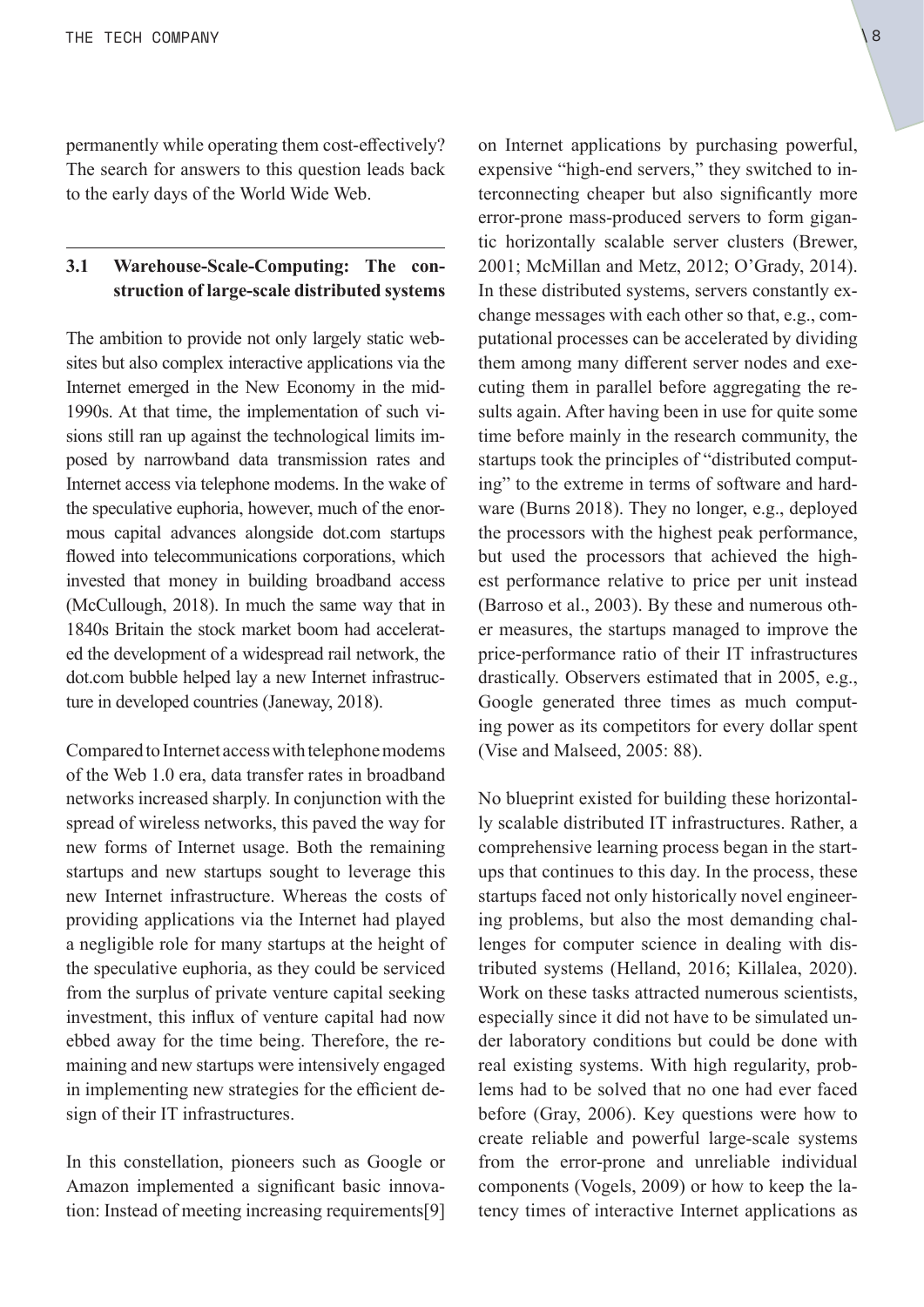<span id="page-8-0"></span>low as possible (Dean and Barroso, 2013). While on the one hand the systems had to be kept running, on the other hand permanent experiments were carried out to find and exploit optimization potential. The goal was to tweak criteria such as scalability, server utilization, application availability and latency times on the one hand and to keep costs as low as possible on the other.

In this context, startups, partly in collaboration with universities, developed new technologies and concepts for the design of distributed computer clusters, e.g., consistency models and virtualization technologies (Killalea, 2008; Vogels, 2009). As a basic requirement, systems were to be designed fault-tolerant from the ground up. Individual server failures were deliberately factored into the design and to be compensated for in real time by redundant servers to have as little impact as possible on the performance and availability of the applications (Robbins et al., 2012). Jim Reese, head of IT operations at Google at the time, describes the procedure as follows:

> We built capabilities into the software, the hardware and the network – the way we hook them up, the load balancing, and so on – to build in redundancy, to make the system fault-tolerant. (cit. a. Levy, 2011: 184).

For cost reasons, but also because many solutions simply did not exist on the market, the startups predominantly used available free open source technologies for linking and operating the server clusters, e.g., operating system software such as Linux, web servers such as Apache, database systems such as MySQL and upgraded them for their [purposes \(Vogl, 2020\).](#page-20-0)[10] Furthermore, they also developed a number of software-based technologies that were specifically designed to meet the requirements of distributed systems. These include distributed database systems (NoSQL) (Ghemawat et al., 2003; DeCandia et al., 2007), load balancers that, e.g., assign user requests to different geographically located server clusters, software tools for configuration management and system monitoring, and many other components of "cluster-level infrastructure software" (Barroso et al., 2013: 21). Much of the repetitive work, e.g., the setup, configuration and, monitoring of servers, that initially had to be done manually by engineers, could thus be automated (Beyer et al., 2016). The tools aimed at making the distributed systems function like a single computer. Also, the software tools for big data analyses that enabled startups to extract and harness the "behavioral surplus" (Zuboff, 2019: 65) from application logs were designed from scratch for distributed systems. Google, for example, developed the "MapReduce" algorithm to analyze its users' search patterns and website hits, allowing computations on petabyte-scale data sets to be parallelized and distributed across many nodes.[\[11\]](#page-20-0)

The spectrum of measures expanded steadily. Early on, companies such as Google, Amazon and Facebook began to design the equipment used in their data centers themselves, e.g., their servers and routers, and to have them produced at low prices by contract manufacturers in Asia, following the example of the "fabless" (Lüthje, 2001: 238) manufacturers from semiconductor industry. In the meantime, they are achieving gigantic economies of scale with this production model and have completely changed the market for server hardware, previously dominated by manufacturers such as Sun Microsystems, IBM or HP (McMillan and Metz, 2012). After Google had initially placed its self-assembled "server racks" in the data centers of commercial operators such as Exodus in rented areas next to the server systems of other Internet companies, the startup quickly moved to build its own data centers in anticipation of exponentially increasing demands, but also in awareness of the strategic importance of its distributed server clusters. According to Jim Reese, they realized that "our true advantage was actually the fact that we had this massive parallelized redundant computer network (...) and we realized that maybe it's not in our best interests to let our competitors know" (cit. a. Levy, 2011: 198).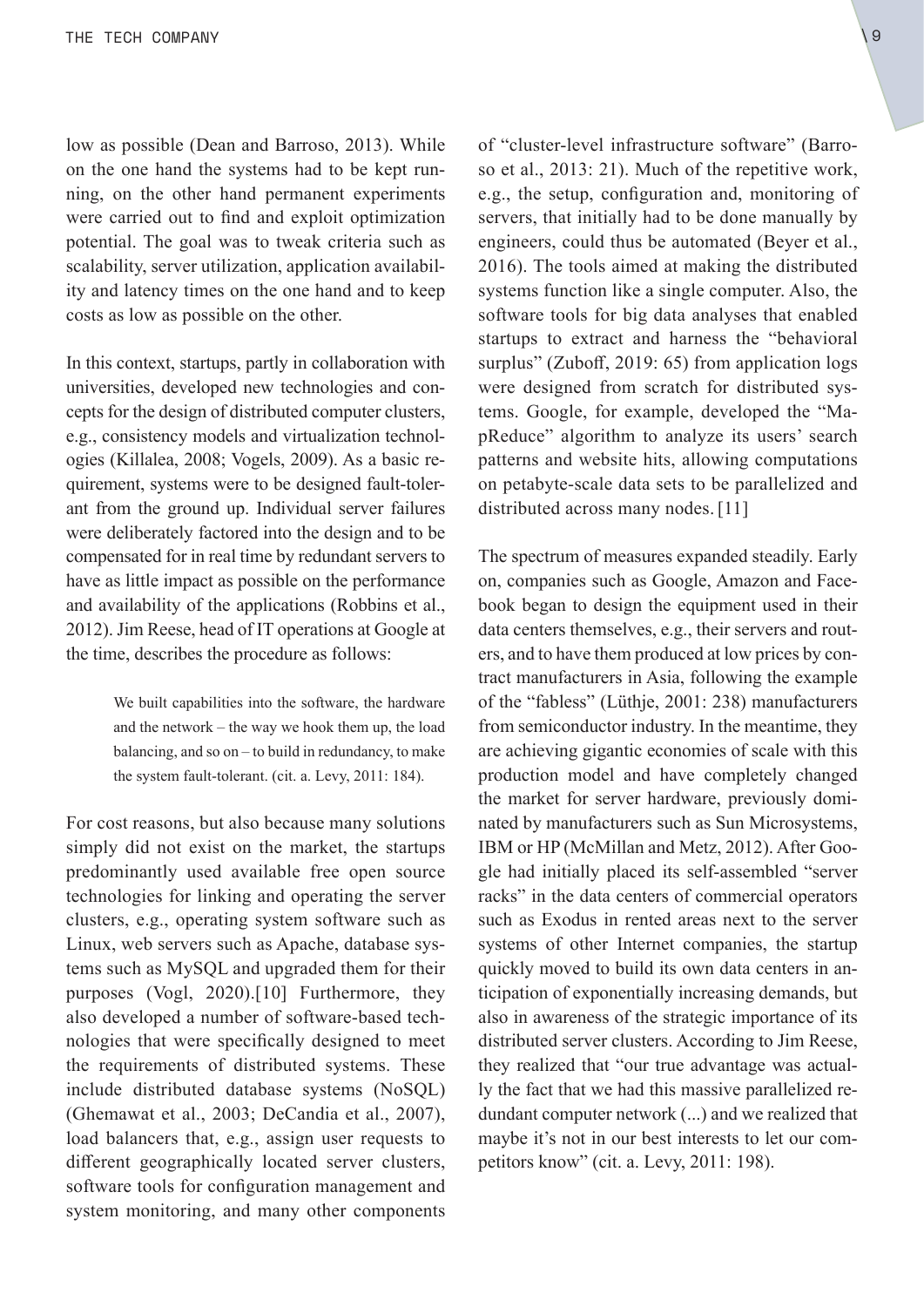<span id="page-9-0"></span>Google's employees also designed the data centers from scratch, continuously developing them further and designing them to minimize costs while increasing performance – e.g., by reducing energy consumption for cooling (Barroso et al., 2013). In addition to building these "digital cathedrals" (Mills, 2020), whose energy consumption continues to break new records despite all the measures taken to reduce it (Greenpeace, 2017), the infrastructure for transporting the data also came into focus. Google and others began buying up fiber optic networks (Levy, 2011) and laying submarine cables (Satariano, 2019). As a result of ever-increasing amounts of investment, these privately owned "global informatics infrastructures" (Haug, 2020: 24) continue to expand. They form the first building block of the technological-organizational foundation of tech companies.

#### **3.2 Microservices and DevOps: Modularity as architectural principle of Internet applications**

Complementary to the development of large-scale distributed systems, the architecture of Internet applications became the focus of the startups' innovation efforts (Baldwin and Clark, 2000). In Web 1.0, an architecture model dominated in which applications were designed as a "single unit" (Lewis and Fowler, 2014). Although they had different layers, e.g., a client-side user interface, a server-side application, and a database, the components of the application were very tightly coupled. The entire visualization, business logic, and all functionalities were mostly contained in the server-side application. For applications designed in this way, the technical term "monolith" has become established (ibid.).

As a result of business growth, however, the applications were becoming increasingly complex systems. The engineers in the startups were coming up against limits, maintaining and scaling these software monoliths with their ever more gigantic databases. On the one hand, to add new functionalities to the application, large parts of the entire application had to be rewritten again and again. This involved tedious coordination efforts between the teams and slowed down the speed of the further development of the applications. On the other hand, to scale individual processes of the application, the entire application always had to be scaled to handle the load (Vogels, 2019). Consequently, the tight interdependencies in the application's architecture not only affected the deployment of new functionalities and the scaling of the application but also hindered practices such as updating, upgrading and code refactoring, accruing "technical debt" (Winters et al., 2020).[\[12\] As the demands on the applications](#page-20-0)  grew, these problems multiplied.

To keep pace with business growth at Amazon, management and developers took the decision for a major revision of their e-commerce application starting around 2001. The goal was to embed scalability as a design principle in the application's architecture (Vogels, 2006). The monolithic architecture of the application was modularized and split into many separate loosely coupled software ser[vices \(Jamshidi et al., 2018: 25\).](#page-20-0)[13]Rob Brigham, who as an IT-Manager was involved in the process, described it as follows:

> We went through the code, and pulled out functional units that served a single purpose, and we wrapped those with a web service interface. For example, there was a single service that rendered the "Buy"-button on the retailer's product detail pages. Another had the function of calculating the correct tax during checkout. (cit. a. Fulton, 2015)

From then on, each of these services comprised an element of the web store's business logic together with its required data sets and was hidden behind an application programming interface (API). The individual services could communicate with the other services solely via these interfaces (Yegge, 2011). As soon as the Amazon website is visited by a user, application servers retrieve the functionalities and information of the individual services via HTTPbased network protocols and aggregate them, e.g., to form the home page.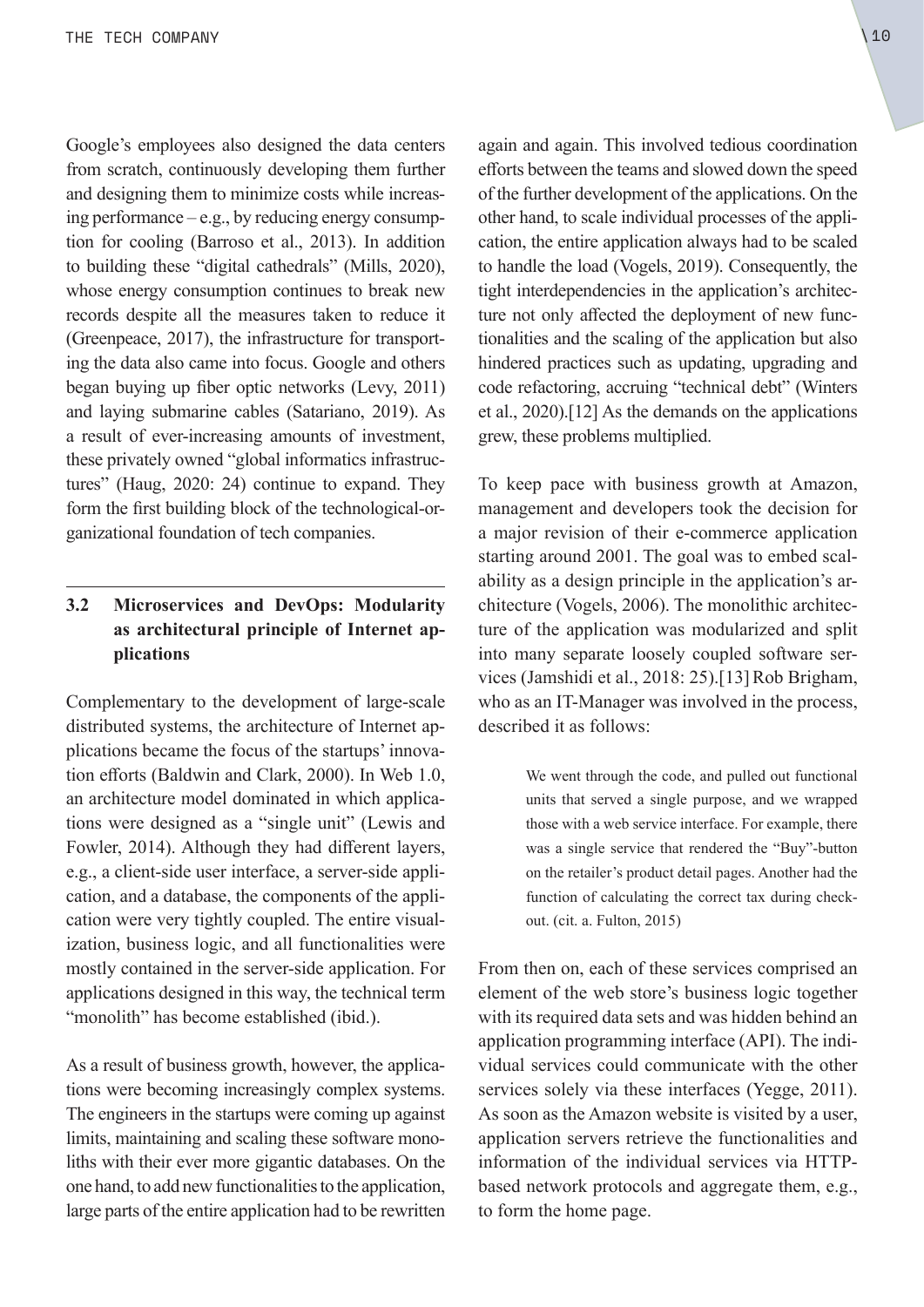<span id="page-10-0"></span>Just as with distributed systems, in the following years, many software tools and components for modularized applications have been and are being developed in several waves at Amazon as well as in many other startups and open source projects. Among them are mechanisms for the automatic discovery of services, program libraries for fault-tolerant communication between services, and new resource-saving virtualization technologies at the application level such as containers (Jamshidi et al., 2018). The new architectural pattern has the advantage that individual services of the application can be further developed, operated, and scaled [largely independently of the other services.](#page-20-0)[14] For example, if the demand for a specific function of an application increases, only the service that includes this functionality can be scaled (e.g., the shopping cart in the case of a discount promotion) without having to scale the entire architecture of the application. This can result in huge resource, time, and cost savings. In total, Amazon is reported to have invested approximately \$1 billion over six years in "re-architecting" its e-commerce application (Kim, 2018: 132). In addition, the application interfaces that define how service functionality and data can be accessed can, in principle, be made available to external developers via the Internet for application development (Yegge, 2011). From an engineering design perspective, a modular technological architecture, therefore, is regarded as a "structural commonality" of most platforms (Gawer, 2014: 1242).

The modularization of the application created the basis for a comprehensive transformation of the engineering organization at Amazon. This transformation was by no means smooth, but turned out to be a complex, sometimes painful learning process (Stone, 2013). The focus was on redesigning the engineering processes. Whereas previously, almost all developers had worked on the same code base of the monolithic application and even minor changes required a correspondingly high level of coordination, semi-autonomous teams were formed and assigned to individual microservices. By developing standardized process models and an "internal culture of API documentation" (Lawson, 2021: 38), on the one hand, and the establishment of automated test environments and "release pipelines" (CI/CD) (Shahin et al., 2017) on the other, practices and tools were created to enable the teams to further develop the individual services of the application independently of one another and to continuously deploy their code changes. While Amazon in 2001 deployed new software components for its application twelve times a year, this number skyrocketed to 136,000 deployments per day by 2013 according to its director of developer productivity, Ken Exner (Kim, 2018: 132). The ability to continuously deploy software further enabled practices such as Canary Releases or A/B testing. Developers were able to test new functionality live with a specific subset of users and evaluate user behavior before either discarding, modifying, and retesting it or making it available to all users of the application (Kohavi et al., 2009; Feitelson et al., 2013).

At the same time, the development of software tools for the continuous integration and deployment of new functionalities served to eliminate the organizational separation of development, testing and operations in the engineering organization at Amazon (Newman, 2015). Agile teams were staffed cross-functionally and expected to take care of the entire lifecycle of the services. According to the principle "you build it, you run it" (Gray, 2006: 16), developers had to deal with the behavior of their code in operation and came into direct contact with the users of the services. This has substantially changed their work situation. As Lewis and Fowler (2014) note, regular pager alerts that got developers out of bed in the middle of the night served as "a powerful incentive to focus on quality when writing your code". The integration of development, test and operation, for which terms such as DevOps (Kim et al., 2016) and Site Reliability Engineering (Beyer et al., 2016) were later coined, is currently also being adapted in industrial companies in the context of the Internet of Things (Ziegler, 2020).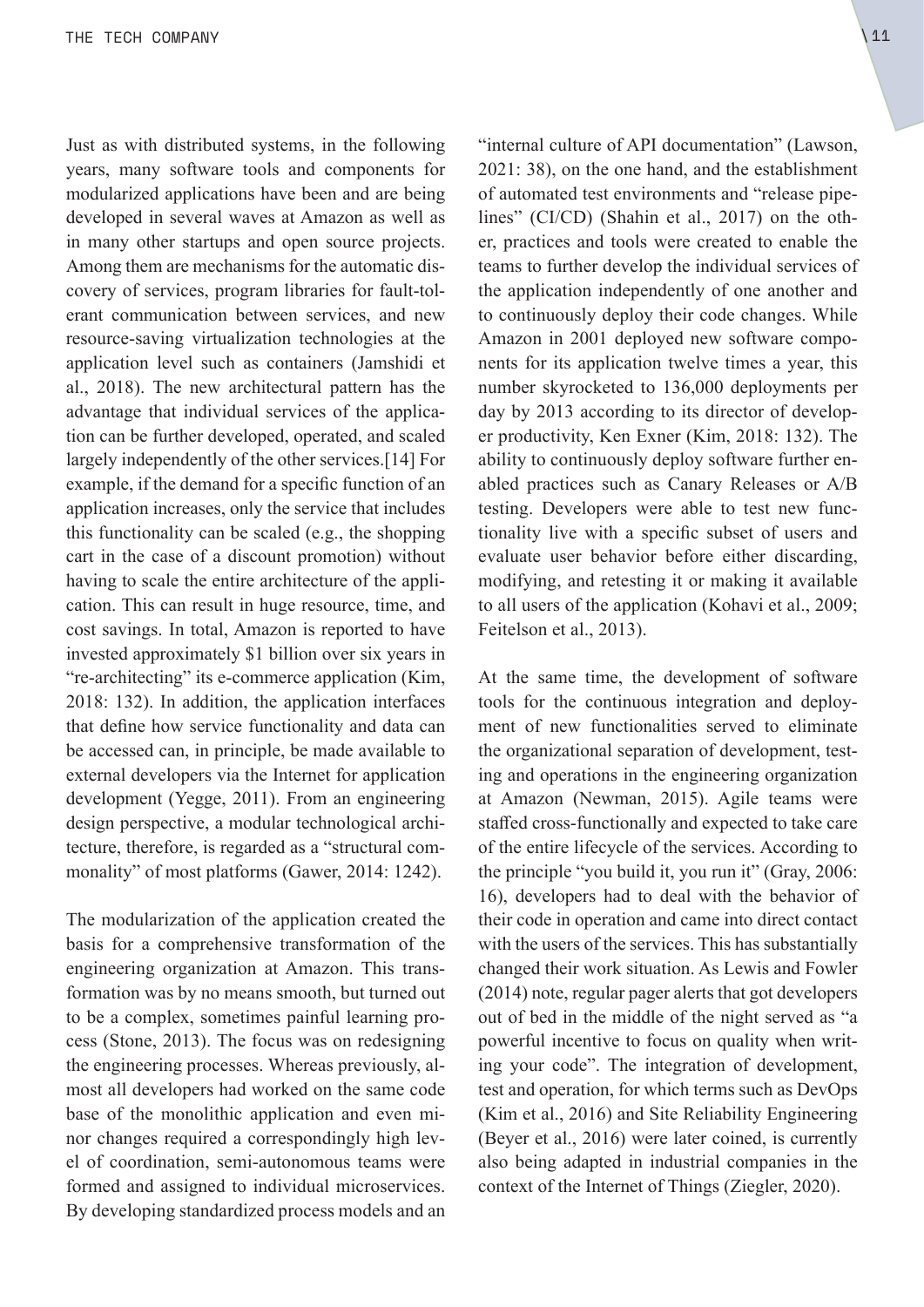<span id="page-11-0"></span>Step by step, the technological and organizational prerequisites were created to give each of these teams full business responsibility for an individual service. As companies within the company, the teams obtained far-reaching decision-making authority for the design of their services, while at the same time the performance of their services was recorded, visualized, and compared in a data-based manner, e.g., in an internally reported income statement (Stringfellow, 2018; Lawson, 2021). Performance-based monetary incentives, e.g., via stock options complemented this way of working, so that teams, as former employees described it to journalists, competed with their services in a kind of "purposeful Darwinism" (Kantor and Streitfeld, 2015).

By combining large-scale distributed systems with modularized application architectures, and the introduction of new ways of working in their engineering organizations such as DevOps, companies like Google and Amazon were able to dynamically scale complex Internet applications, handling even hundreds of millions of simultaneous accesses, keeping them highly available globally while permanently developing them further predicated on data-based observations of user behavior and operating them cost-effectively. Moreover, they transformed IT infrastructures from a scarce resource to one that tends to be abundant (Kushida et al., 2015) and created the conditions for big data processing to be used in ever broader fields of application (Grabher and König, 2020). As a result, they succeeded in building online platforms for the advertising market or retail at high speed and were able to prevail over startup competitors that were mushrooming at the same time. The network effects they were able to leverage, continuously raised the barriers to market entry for potential competitors, even to the point of establishing de facto monopoly positions in these markets.

#### **3.3 Cloud Computing: Dynamically scalable IT infrastructures as a utility**

Amazon, with its web services division, was among the first companies that systematically began tapping into the potential inherent in the independent commercialization of these basic innovations. According to Huckman et al. (2012: 4), during the modularization of the application architecture, Amazon's engineering organization experimented in mid-2002 with making information about the web shop's products available to developers of external partner companies via APIs. Partner companies were able to embed this information directly into their websites and advertise goods available on Amazon, linking these adds directly to the web store. For each sale they referred to Amazon, they received a commission of 5 to 8 percent on Amazon's sales price.

At the same time, the engineering management undertook a study, analyzing the activities for which the developer teams of Amazon's e-commerce application spent their working time. It was found that the teams devoted a lot of time to the same, comparatively repetitive activities, such as managing the computing or storage capacity required by their services. To free up the developer teams from these activities so that they could dedicate more working time to the further development of their functionalities, a set of infrastructure services was built up within Amazon (Foley, 2009). In this context, services such as Dynamo for storing objects emerged, whose APIs could be used by the e-commerce application development teams for, e.g., the shopping cart or fraud detection services (DeCandia et al., 2007).

Given the rapid success of these different measures and the observation that other startups launched similar initiatives, management reflected on the strategic importance of these experiments. In retrospect, Andy Jassy describes the deliberations as follows: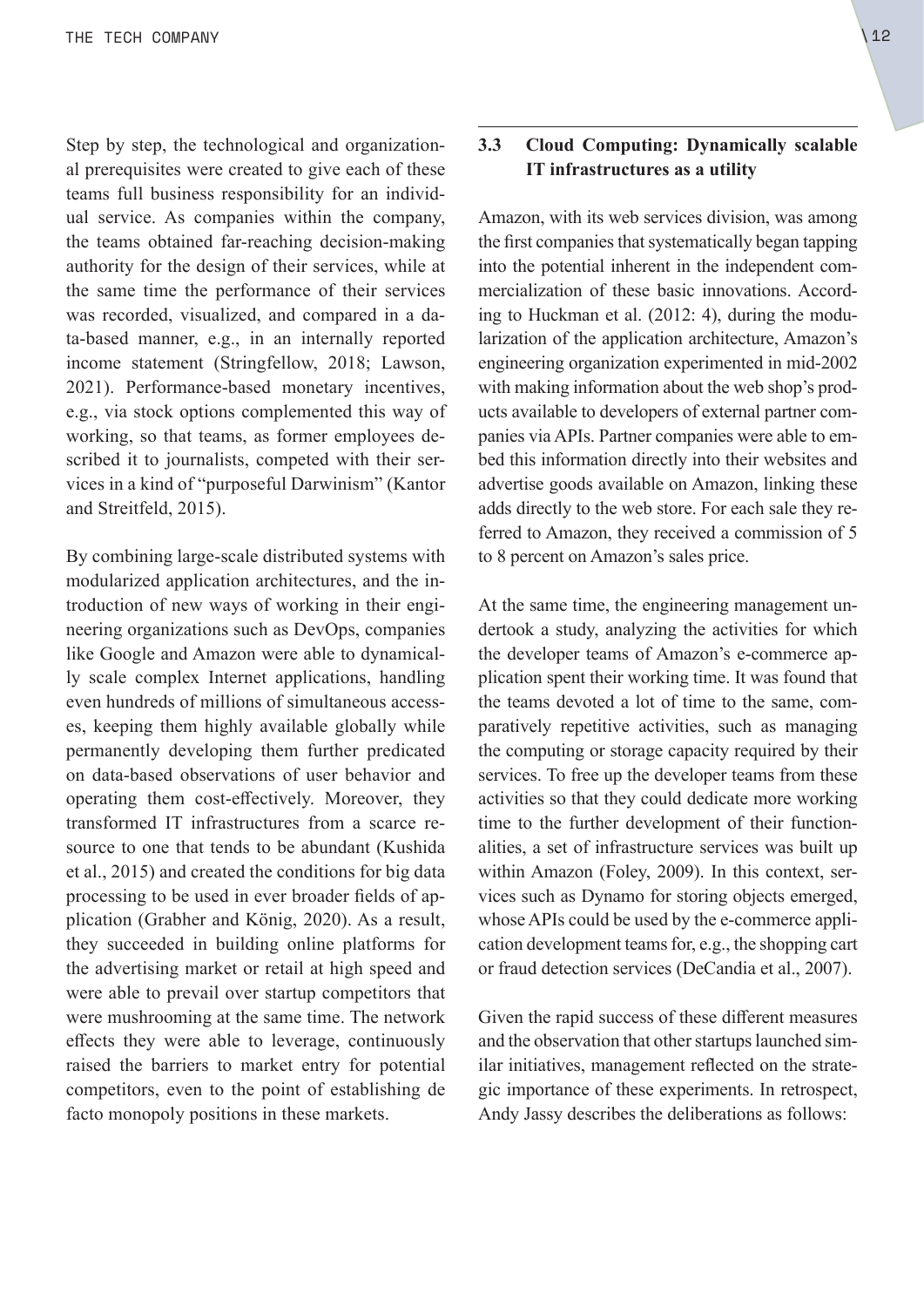It caused us to step back and wonder if something broader was going on. If developers would build applications from scratch using Web services, and if a broad array of Web services existed (which we believed would be the case), then the Internet would become the operating system. We asked ourselves, if the Internet became the operating system, what would the key elements be, which had already been built, and which would Amazon be best-equipped to provide for the community? At the time we were looking at it in 2003, none of the key elements of the Internet operating system had been built. When we thought about Amazon's strengths as a technology company that had simply applied its technology to the retail space first, and what Amazon had done well over the last decade, we realized we could provide a lot of the key building blocks. (cit. a. Huckman et al., 2012: 4)

According to Jassy, the results of these experiments indicated that the Internet could evolve into the operating system for more and more applications. Amazon bet big on this development. They set their sights on leveraging the core competencies they had built up while providing the e-commerce application and began to create a new business model.

Amazon subsequently worked on making individual elements of its technology platform available to external developers via the Internet. In 2006, the Web services division launched Simple Storage Service (S3) for storing objects and Elastic Compute Cloud (EC2) that enables the use of computing capacity in AWS data centers, the first two products developed genuinely for this purpose. The experience with the e-commerce application flowed into the design of these infrastructure services, which were given a scalable evolutionary architecture right from the start (Killalea, 2020: 68). The architecture of the S3 service, e.g., initially consisted of eight microservices and grew to 262 microservices by 2019 (ibid.). Customers could build their Internet applications on top of these services. Three years later, functionalities for monitoring, elastic load balancing and automatic scaling were made available, which decisively simplified the management of dynamic IT infrastructures (EC2) for user companies (Barr, 2009). The new business model was called "Infrastructure-as-a-Service".

To the extent that distributed computing, storage and network capacities, database systems and, in subsequent years, many other application components were now provided as services via an Internet connection, experience with the scalable distributed IT infrastructures could diffuse into the economy. For a fee, user companies can tap into dynamically scalable IT infrastructures to develop and operate their applications. From the perspective of the user companies, these IT resources thus become similar to utilities which, analogous to electrical energy or water, no longer must be generated, operated, and maintained in-house, but can be obtained over the Internet in near real time as required (Armbrust et al., 2009; Kushida et al., 2011). The term "cloud computing" became widespread for this model of providing IT infrastructures (Regalado, 2011). Its introduction changed the IT industry fundamentally. Back in 2005 Ray Ozzie, former chief architect at Microsoft, coined the term "Internet Services Disruption" in an internal memo to his colleagues at Microsoft, anticipating this development. It was only a few years later, however, that companies such as Microsoft, Google, Alibaba and Tencent succeeded in following suit and entered the market with their own cloud infrastructure services business.

Instead of having to invest in their own data centers, even small startups can now access the elastically scalable IT infrastructures in a public cloud for the distributed operation of their applications within a very short time and thus more quickly achieve global scale. The elasticity of the cloud infrastructures means that the development of their applications can dynamically keep pace with growth in user numbers and revenues. At the same time, they have the option of paying only for the IT resources they actually need. To the extent that this has significantly reduced the barriers to entry to building and scaling Internet applications for new startups such as Uber, Spotify or Airbnb, cloud services have acted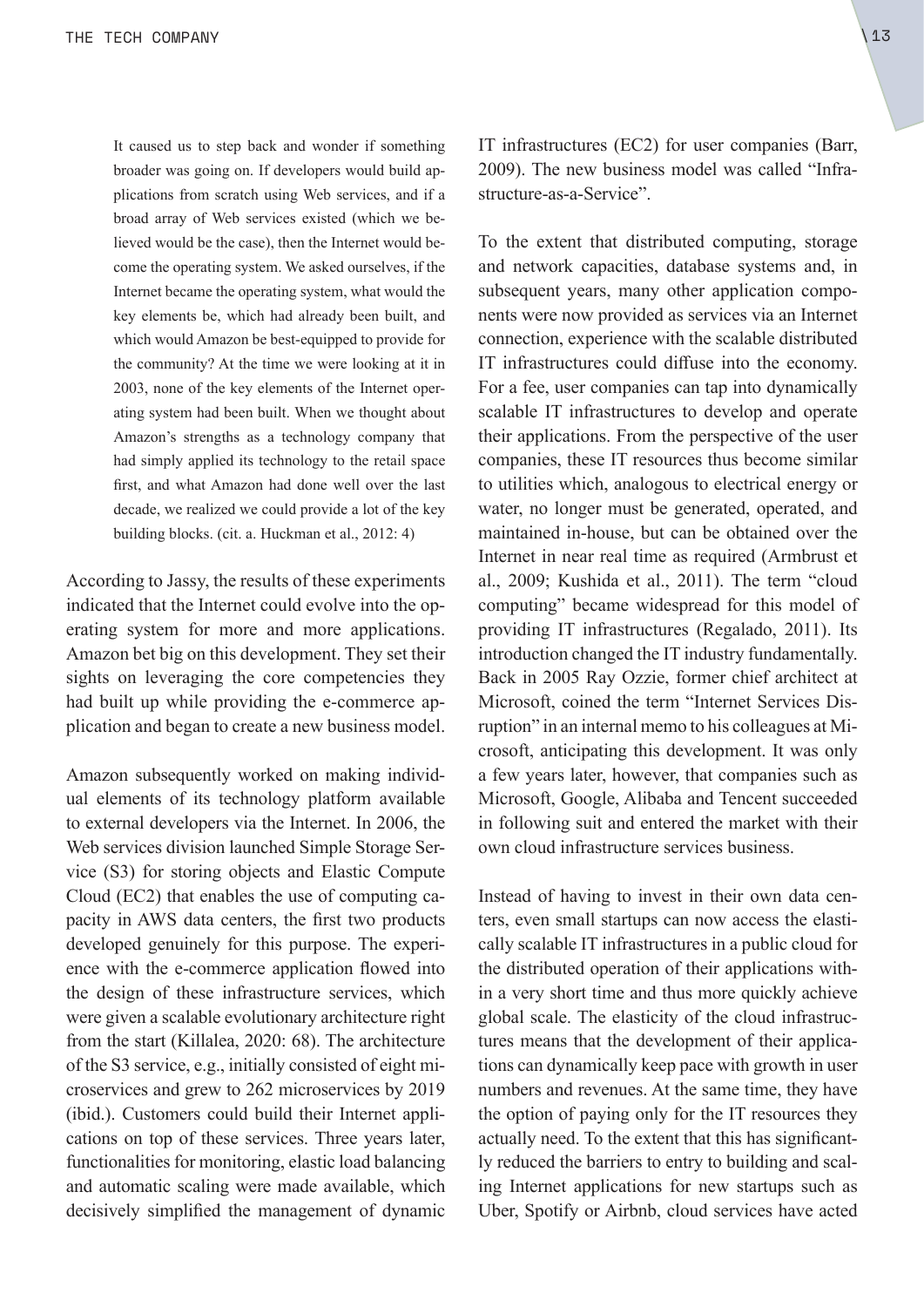<span id="page-13-0"></span>as "a platform for innovation and entrepreneurship" (Kushida et al., 2011: 214). At the same time, however, user companies are becoming dependent on [the providers of cloud services.](#page-20-0)[15] While the production and distribution of utilities such as energy and water are highly regulated due to comparable dependencies of the user companies and the fact that they are largely publicly owned, this has hardly been the case for cloud computing so far (ibid.).

But even though access to IT resources now seems just a mouse click away, the development and operation of complex applications based on cloud infrastructures presented user companies with enormous challenges. There were no blueprints for this either. One of the pioneers in this field was the startup Netflix. Originally launched in the U.S. as an Internet application for DVD rentals, the company worked to provide a streaming application for series, movies, etc. over the Internet from around the mid-2000s, given the continuing improvements in Internet data transfer rates. The monolithic application that had been built for the Internet application for DVD rental could still be operated on a comparably manageable number of their own servers. However, due to growing demands, e.g., increasing user numbers, Netflix employees repeatedly had to deal with data loss even in this phase. It was therefore already becoming apparent that the existing IT infrastructures would be far from sufficient for the intended streaming application.

Against this backdrop, the startup conducted experiments in parallel. On the one hand, it tested a significant increase in its own data center capacity, while on the other hand it examined the possibility of using IT infrastructures from AWS. The latter option delivered significantly better results, so management made the decision to build the new streaming business model on this basis. An extensive learning process followed. Over several years, as the startup's then cloud architect Adrian Cockroft reports, the company's own servers were gradually switched off and use cases migrated to the cloud:

Through 2009, we explored the cloud platform with several pathfinder projects and non-customer-facing workloads such as encoding and Hadoop-based log analysis. In early 2010 we brought up the first customer-facing workloads, starting with the simplest ones with fewest dependencies, and gradually filling in the data sources until almost everything is running in the cloud, but with the data resident in both cloud and datacenter. In 2011 we gradually moved the 'source of truth' systems into the cloud, with copies in the datacenter as needed. (cit. a. Farrow, 2012: 44)

To leverage the potential of scalable cloud infrastructures, the monolithic architecture of the application had to be broken up at Netflix, too. It was separated into many loosely coupled microservices, which were assigned to individual teams of developers that were to assume responsibility for their development, operation, and economic viability (Bukowski et al., 2016). During this, in the engineering organization at Netflix several software tools have been created for the development and operation of micro service-based applications on cloud infrastructures. These include, for example, "chaos engineering" technologies that randomly trigger automated failures to permanently test the reliability of the application while running in the AWS cloud (Izrailevsky and Tseitlin, 2011). Over time, their source code was made available by Netflix in open source projects to promote further development and share resources and costs with other companies.

Netflix's rise to become one of the world's largest streaming services, with its massive data throughput, served to demonstrate the power, reliability, and cost-effectiveness of IT infrastructures in a public cloud. As a result, not only startups but also established companies increasingly began to migrate parts of their IT infrastructures to the rapidly growing clouds of tech companies and shut down their own data centers.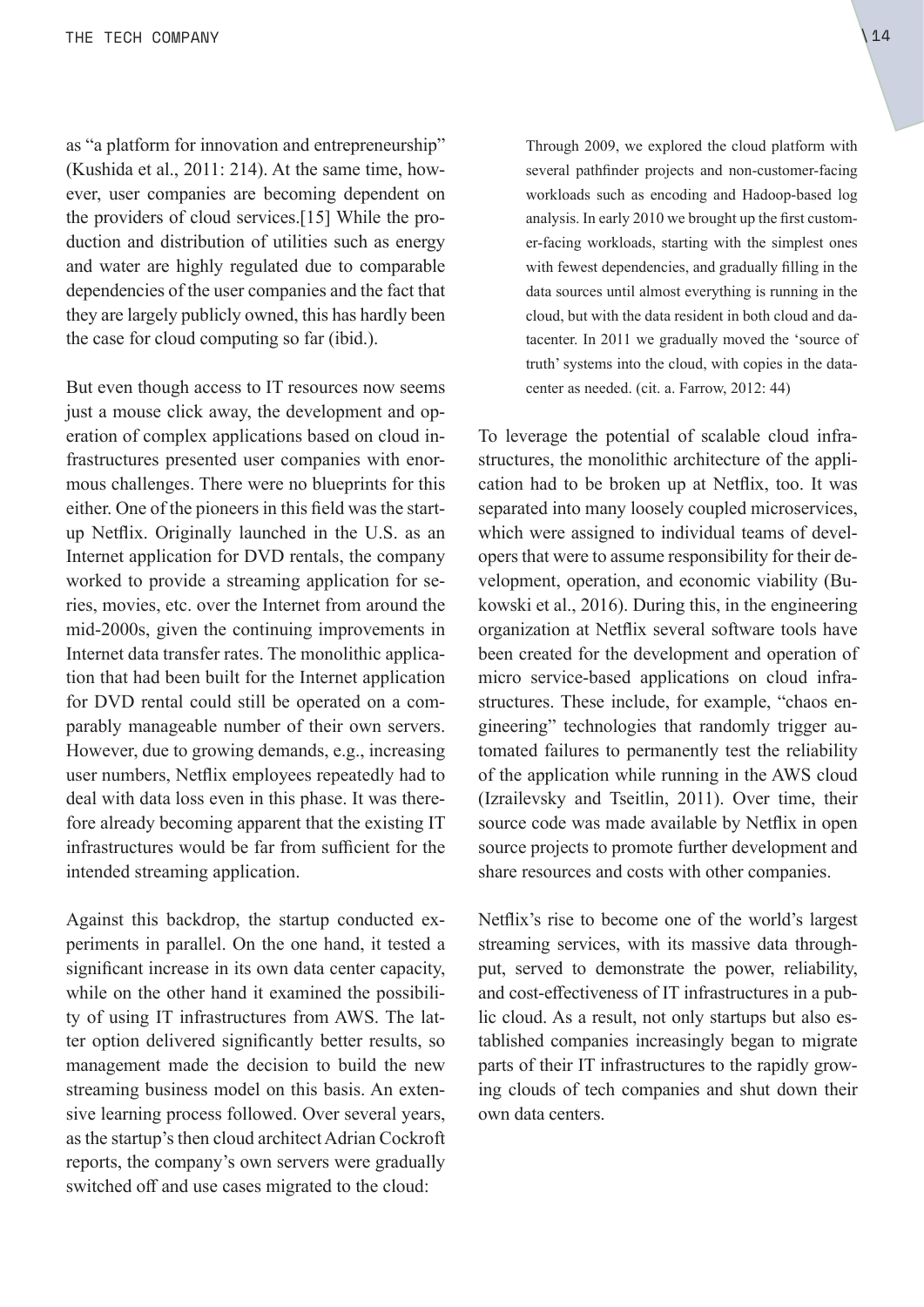## <span id="page-14-0"></span>**4 Conclusion and Outlook: The New IT-Based Machine Systems as the Foundation of Online Platforms**

The analysis of the tech company nature of online platform firms has shown that the cost-efficient provision and continuous development of platforms and other applications via the Internet, with several billion accesses worldwide every day, is by no means as trivial as it appears to the users of PCs, smartphones, or tablets. Rather, it is based on a new technological and organizational foundation, whose buildup and mastery required the development of comprehensive new capabilities and was accompanied not least by numerous computer science breakthroughs. Management and tech workers in the startups of the Internet economy could not buy these skills; they built them. In retrospect, Andy Jassy formulates this from a management perspective as follows:

> (…) most people (excluding CIOs and CTOs) didn't realize the extensive and complex technology infrastructure required to operate Amazon. You could not buy the software necessary to operate at Amazon's scale. You may have been able to buy pieces, but they would have needed to be highly customized and carefully strung together. Amazon built virtually every piece of software necessary to run a Web business that could scale, on demand, to virtually any level imaginable. Only a handful of companies around the world could claim that level of software competency. (cit. a. Huckman et al., 2012: 4)

Amid the collapse of the New Economy, new ITbased machine systems for the development, operation and scaling of Internet applications were created on the West Coast of the US. While they laid the foundation for the dynamic growth of online platforms, they have largely gone unnoticed in the ongoing debate on their conceptualization in the social sciences. However, online platform firms are completely dependent on their functioning and appeal. Downtime, outages, data loss and security breaches jeopardize their course of business.

In this novel spectrum of capabilities, three dimensions can be analytically distinguished. First, the applications are based on gigantic distributed systems of mass-produced servers which can be scaled dynamically and operated like a single computer. Second, they are founded on a modularized application architecture consisting of a multitude of loosely coupled microservices. These microservices can be developed, operated, and maintained largely independently of one another, so that Internet applications can be upgraded with new functionalities and adapted to changing market conditions not only cost-effectively but also more quickly. Third, new ways of organizing work were introduced in the engineering organizations for the development and operation of Internet applications. Semi-autonomous and cross-functional teams were formed to take on full responsibility of individual microservices over their entire life cycle. In combination, the resulting dynamically scalable IT infrastructures constitute new IT-based machine systems which are being developed and operated by tech workers. For the tech company as the inner mode of production of platform firms, they are of comparable importance as the classic machine systems are for the production processes of industrial corporations.

The buildup and mastery of the new IT-based machine systems has been crucial for turning a web shop for books into an "Everything Store" or a college network into a global social network with over two billion users.[16] [After building huge clouds,](#page-21-0)  they can be sourced by user companies as a utility and become a quasi-standard in more and more parts of the economy. Meanwhile, work on their development continues at breakneck speed. Like Marx's observation on the introduction of machinery in the industrial enterprises of Great Britain, "new methods of reproducing it more cheaply follow blow upon blow, and so do improvements, that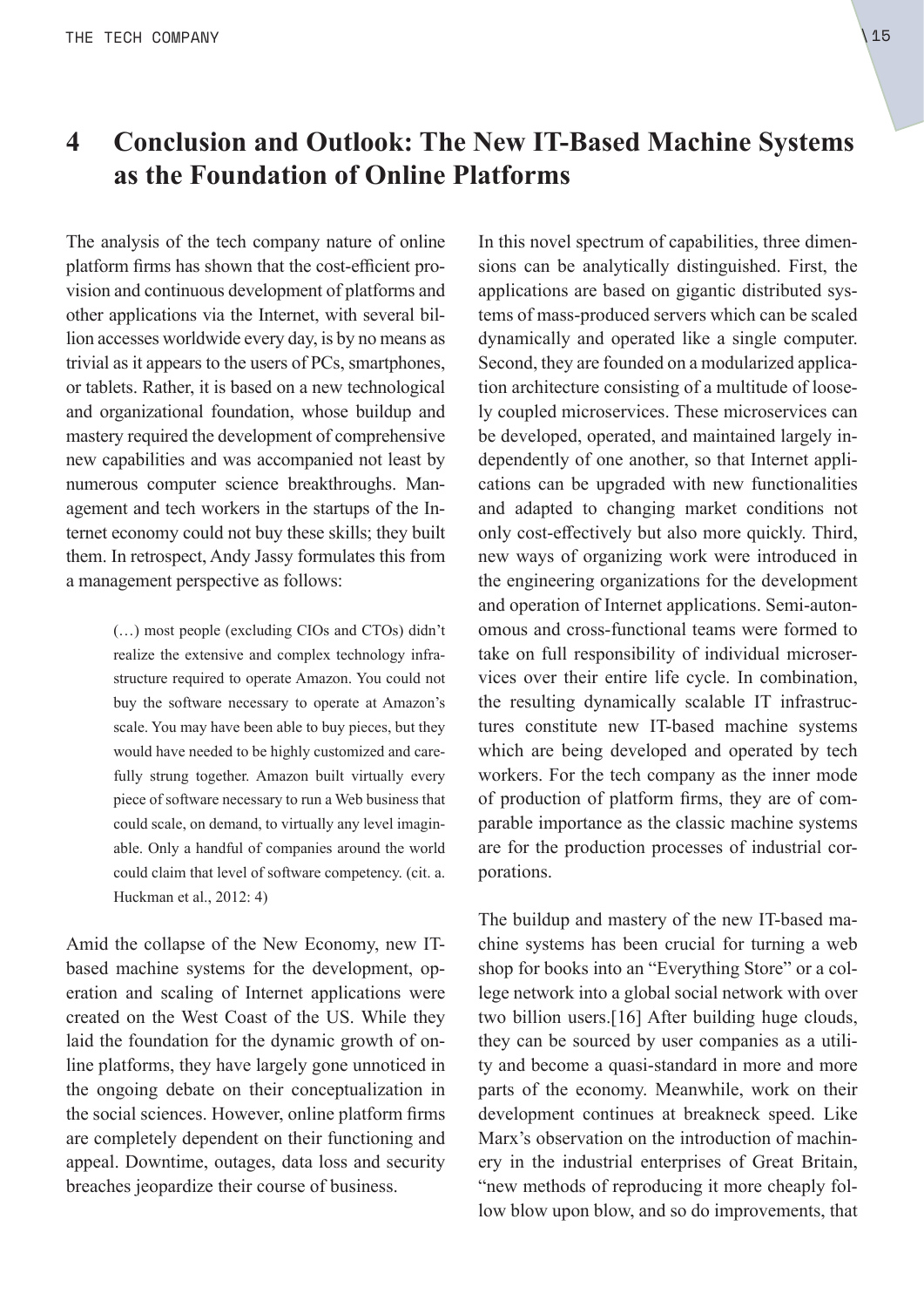<span id="page-15-0"></span>not only affect individual parts and details of the machine, but its entire build" (Marx, 1996: 408). The competencies that were built up in dealing with these new IT-based machine systems also formed the breeding ground for several other basic innovations (e.g., in the field of machine learning).

This analysis presented on the tech company nature of platform firms further demonstrates the analytical productivity of a sociological research perspective that seeks to comprehend their inner mode of production and dynamic dimensions. While studies have so far focused on the analysis of the strategy *patterns* and their evolution, this approach emphasizes the social process of their *formation* and the work of the people inside platform firms. It renders visible the complex learning processes in which tech workers have built up the technological and organizational competencies as well as the practical and experiential knowledge that made the development and implementation of online platforms and thus the monopolization of network effects possible in the first place. What, e.g., Teece et al. (1997: 518) say about the "dynamic capabilities", which they see as crucial to corporate success, seems to apply to a whole range of these competencies: "they typically must be built, because they cannot be bought." To the extent that with the rise of the Internet of Things "tech" is becoming a "layer" (Mims, 2018)

in every industry, startups and established corporations, in particular, are experiencing this time and time again.

Future research on the tech company nature of platforms needs to both deepen the analysis on the genesis of the new IT-based machine systems and follow their ongoing evolution. This conceptual paper, e.g., has only been able to touch on the fact, that realizing the potential of dynamically scalable Internet applications required the complementary development of new concepts such as DevOps for organizing work, shaping work culture, and building up qualifications, particularly in the engineering organizations. But how exactly DevOps concepts and practices are implemented as well as how DevOps affects the work situation of tech workers and is experienced by them, needs to be empirically investigated from a sociology of work perspective in more detail in the future. But also, for other dimensions of tech companies the question arises as to what extent have there been developed specific capabilities and how are these implemented in practice. These dimensions might include management practices, the design of the internal organizational and governance structures, the realm of cross-company cooperation in open source projects or the process of strategy formation under conditions of extreme uncertainty.

## **References**

- Allman E (2012) Managing Technical Debt. Shortcuts that Save Money and Time Today Can Cost You Down the Road. *ACM Queue 10*(3): 1-8.
- Altmann N and Bechtle G (1971) *Betriebliche Herrschaftsstruktur und industrielle Gesellschaft. Ein Ansatz zur Analyse*. München: Hanser
- Armbrust M, Fox A, Griffith R, Joseph A D, Katz R H, Konwinski A, Lee G, Patterson D A, Rabkin A, Stoica I and Zaharia M (2009): Above the Clouds. A Berkeley View of Cloud Computing. Available at: [https://www2.eecs.berkeley.edu/](https://www2.eecs.berkeley.edu/Pubs/TechRpts/2009/EECS-2009-28.pdf) [Pubs/TechRpts/2009/EECS-2009-28.pdf](https://www2.eecs.berkeley.edu/Pubs/TechRpts/2009/EECS-2009-28.pdf) (accessed 17 July 2021).
- Baldwin C Y and Clark K B (2000) *Design Rules. The Power of Modularity*. Cambridge [MA]: MIT Press.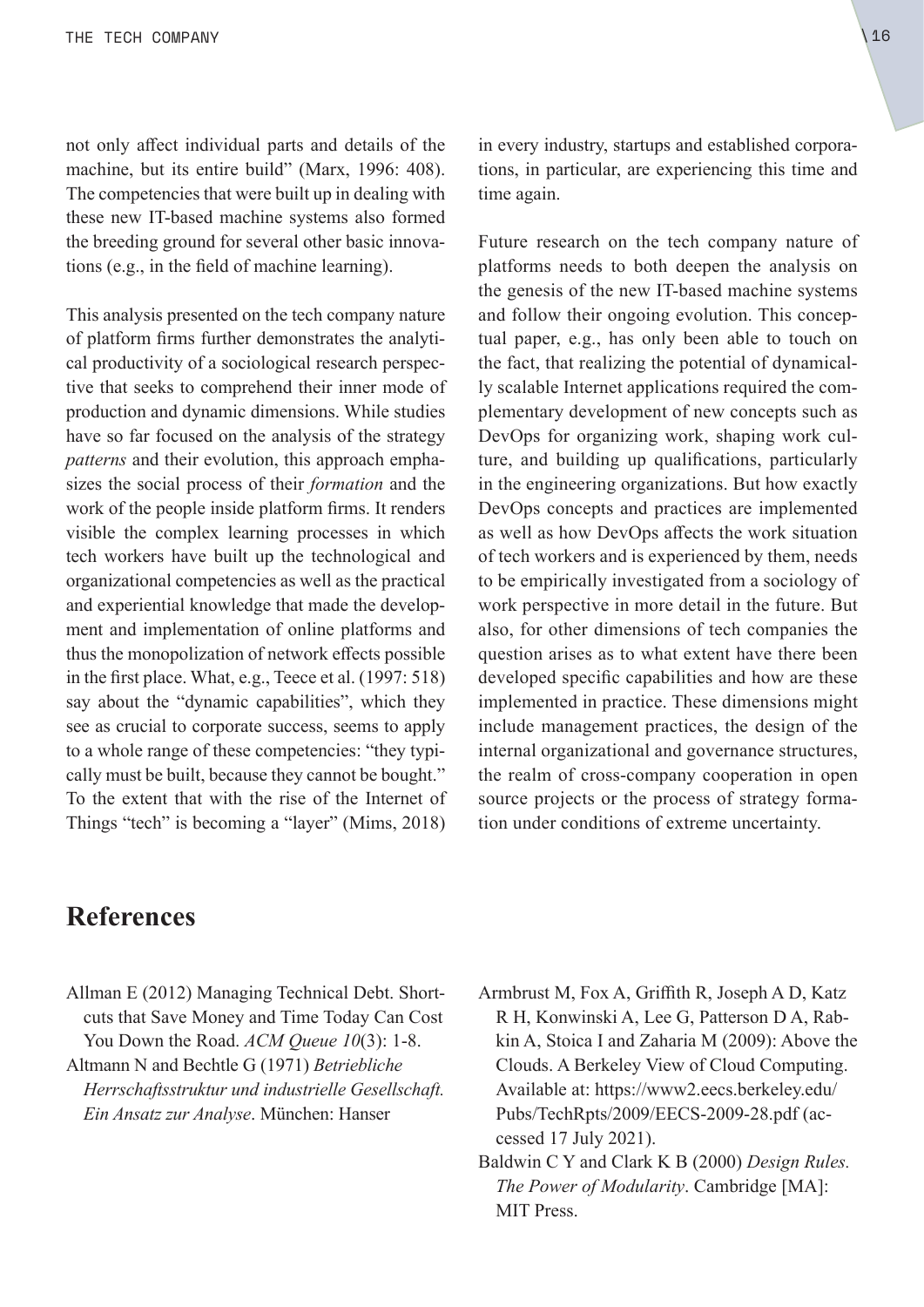- Barr J (2009) New Features for Amazon EC2. Elastic Load Balancing, Auto Scaling, and Amazon Cloud Watch. Available at: [https://aws.](https://aws.amazon.com/de/blogs/aws/new-aws-load-balancing-automatic-scaling-and-cloud-monitoring-services/) [amazon.com/de/blogs/aws/new-aws-load-bal](https://aws.amazon.com/de/blogs/aws/new-aws-load-balancing-automatic-scaling-and-cloud-monitoring-services/)[ancing-automatic-scaling-and-cloud-monitor](https://aws.amazon.com/de/blogs/aws/new-aws-load-balancing-automatic-scaling-and-cloud-monitoring-services/)[ing-services/](https://aws.amazon.com/de/blogs/aws/new-aws-load-balancing-automatic-scaling-and-cloud-monitoring-services/) (accessed 17 July 2021).
- Barroso L A, Dean J and Hölzle U (2003) Web Search for a Planet. The Google Cluster Architecture. *IEEE Micro 23*(2): 2-28.
- Barroso L A, Clidaras J and Hölzle U (2013) *The Datacenter as a Computer. An Introduction to the Design of Warehouse-Scale Machines*. San Rafael [CA]: Morgan & Claypool.
- Beyer B, Jones C, Petoff J and Murphy N R (2016) *Site Reliability Engineering. How Google Runs Production Systems*. Sebastopol [CA]: O'Reilly.
- Boes A and Kämpf T (2007) The Nexus of Informatisation and Internationalisation: A New Stage in the Internationalisation of Labour. Huws U (ed) *Defragmenting towards a Critical Understanding of the New Global Division of Labour*. London: Analytica Publications, pp.193-208.
- Boes A, Gül K, Kämpf T, Langes B, Lühr T, Marrs K, Vogl E and Ziegler A (2018) *Silicon Valley. Vorreiter im digitalen Umbruch. Folgen für Deutschland und Europa*. München: ISF München.
- Böhle F (1994) Relevance of Experience-based Work in Modern Processes. *AI & Society 8*(3): 207-215.
- Borrus M and Zysman J (1997) Globalization with Borders. The Rise of Wintelism as the Future of Global Competition. *Industry and Innovation 4*(2): 141-166.
- Brewer E (2001) Lessons from Giant-Scale Services. *IEEE Internet Computing 5*(4): 46-55.
- Bukowski E, Moyles B and McGarr M (2016) How We Build Code at Netflix. Available at: [https://](https://netflixtechblog.com/how-we-build-code-at-netflix-c5d9bd727f15) [netflixtechblog.com/how-we-build-code-at-net](https://netflixtechblog.com/how-we-build-code-at-netflix-c5d9bd727f15)[flix-c5d9bd727f15](https://netflixtechblog.com/how-we-build-code-at-netflix-c5d9bd727f15) (accessed 17 July 2021).
- Burns B (2018) *Designing Distributed Systems. Patterns and Paradigms for Scalable, Reliable Services*. Sebastopol [CA]: O'Reilly.
- Butollo F and de Paiva Lareiro P (2020) Digitale Revolution? Widersprüche der Produktivkraftentwicklung im Postwachstumskapitalismus. *Das Argument* 335: 82-102.
- Butollo F and Schneidemesser L (2021) *Data and Digital Platforms in Industry. Implication for Enterprises Strategies and Governance*. Berlin: Weizenbaum Institute for the Networked Society – The German Internet Institute.
- Cusumano M A, Gawer A and Yoffie D (2019) *The Business of Platforms. Strategy in the Age of Digital Competition, Innovation and Power*. New York: Harper Collins.
- Dean J and Barroso L A (2013) The Tail at Scale. *Communications of the ACM 56*(2): 74-80.
- DeCandia G, Hastorun D, Jampani M, Kakulapati G, Lakshman A, Pilchin A, Sivasubramanian S, Vosshall P and Vogels W (2007) Dynamo. Amazon's Highly Available Key-value Store. *ACM SI-GOPS Operating Systems Review 41*(6): 205-220.
- Dorschel R (2022) Reconsidering Digital Labour. Bringing Tech Workers into the Debate. *New Technology, Work and Employment 36*(4): (forthcoming).
- Evans B (2019) Netflix is Not a Tech Company. Available at: [https://www.ben-evans.com/ben](https://www.ben-evans.com/benedictevans/2019/7/31/Netflix)[edictevans/2019/7/31/Netflix](https://www.ben-evans.com/benedictevans/2019/7/31/Netflix) (accessed 17 July 2021).
- Evans D S and Schmalensee R L (2016) *Matchmakers. The New Economics of Multisided Platforms*. Boston: Harvard Business Review Press.
- Farrow R (2012) Netflix Heads into the Clouds. Interview with Adrian Cockroft. *;login:, 37*(1): 44-46.
- Feitelson D G, Frachtenberg E and Beck K L (2013) Development and Deployment at Facebook. *IEEE Computing*: *17*(4): 8-17.
- Foley J (2009) Chief of the Year. Amazon's Werner Vogels. Available at: [https://dsimg.ubm-us.](https://dsimg.ubm-us.net/envelope/259152/465273/InformationWeek_Analytics_Alerts_chiefoftheyear.pdf) [net/envelope/259152/465273/Information](https://dsimg.ubm-us.net/envelope/259152/465273/InformationWeek_Analytics_Alerts_chiefoftheyear.pdf)-Week Analytics Alerts chiefoftheyear.pdf (accessed 17 July 2021).
- Frenken K and Funfschilling L (2020) The Rise of Online Platforms and the Triumph of the Corporation. *Sociologica 14*(1): 101-113.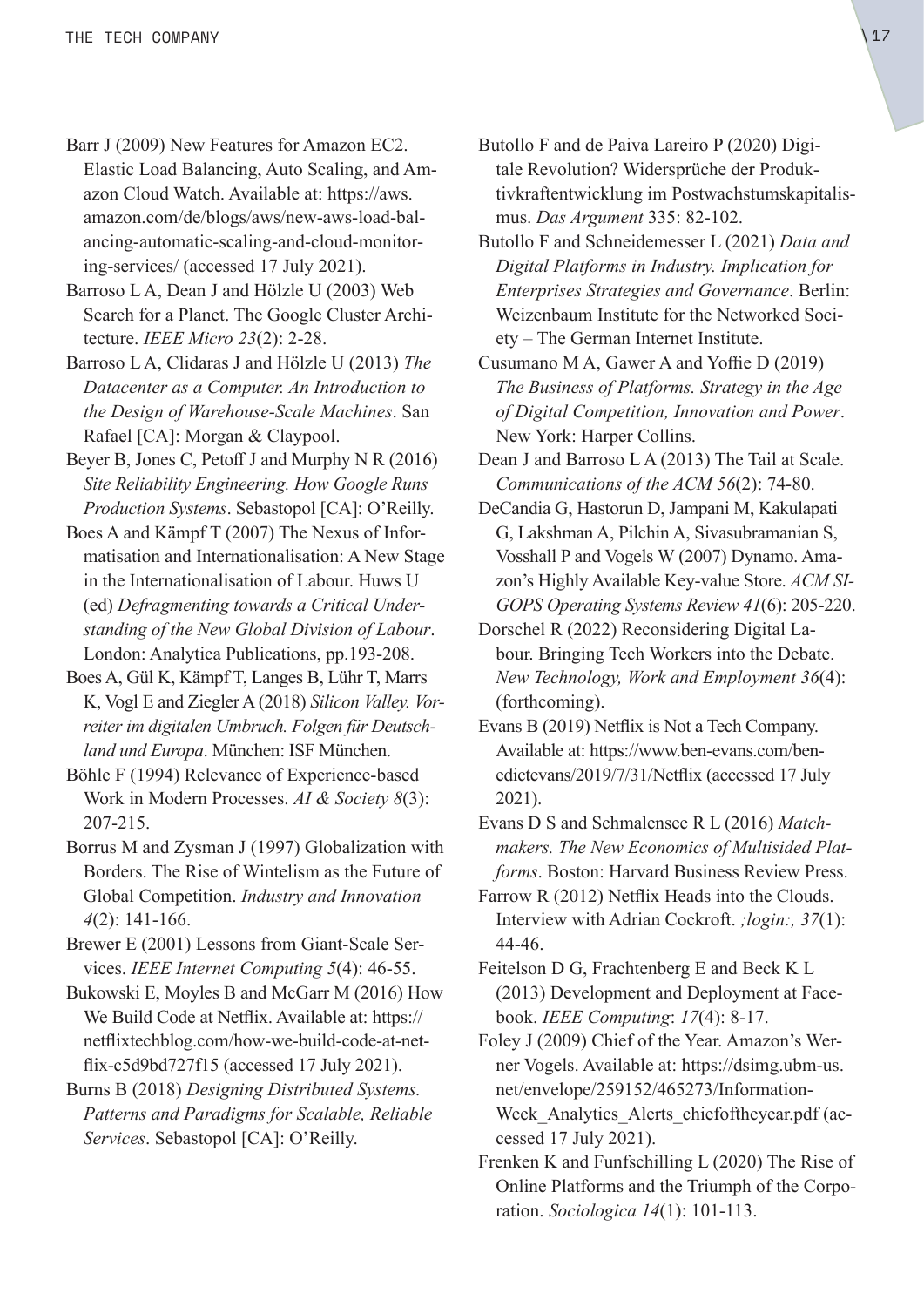- Fulton S (2015) What Led Amazon to its Own Microservices Architecture. Available at: [https://](https://thenewstack.io/led-amazon-microservices-architecture/) [thenewstack.io/led-amazon-microservices-ar](https://thenewstack.io/led-amazon-microservices-architecture/)[chitecture/](https://thenewstack.io/led-amazon-microservices-architecture/) (accessed 17 July 2021).
- Gawer A (2014) Bridging Differing Perspectives on Technological Platforms. Toward an Integrative Framework. *Research Policy 43*(7): 1239-1249.
- Gawer A and Cusumano M A (2002) *Platform Leadership. How Intel, Microsoft, and Cisco Drive Industry Innovation*. Boston: Harvard Business School Press.
- Ghemawat S, Gobioff H and Leung S-T (2003) The Google File System. *ACM SIGOPS Operating Systems Review*, *37*(5): 29-43.
- Grabher D and König J (2020) Disruption, Embedded. A Polanyian Framing of the Platform Economy. *Sociologica 14*(1): 95-118.
- Gray J (2006) A Conversation with Werner Vogels. *ACM Queue 4*(4): 14-22.
- Greenpeace (2017) Clicking Clean. Who is Winning the Race to Build a Green Internet?. Available at: [https://www.greenpeace.de/sites/www.](https://www.greenpeace.de/sites/www.greenpeace.de/files/publications/20170110_greenpeace_clicking_‌clean.pdf) [greenpeace.de/files/publications/20170110\\_](https://www.greenpeace.de/sites/www.greenpeace.de/files/publications/20170110_greenpeace_clicking_‌clean.pdf) greenpeace clicking clean.pdf (accessed 17 July 2021).
- Haug W F (2020) Staabs ,Digitaler Kapitalismus'. Eine forschende Auseinandersetzung*. Das Argument* 335: 19-56.
- Helland P (2016) Standing on Distributed Shoulders of Giants. *Communications of the ACM 59*(6): 58-61.
- Huckman R S, Pisano G P and Kind L (2012) *Amazon Web Services*. Boston: HBS Case Study.
- Isaac M and Frenkel S (2020) Facebook Is 'Just Trying to Keep the Lights On' as Traffic Soars in Pandemic. Available at: [https://www.nytimes.](https://www.nytimes.com/2020/03/24/technology/virus-facebook-usage-traffic.html) [com/2020/03/24/technology/virus-facebook-us](https://www.nytimes.com/2020/03/24/technology/virus-facebook-usage-traffic.html)[age-traffic.html](https://www.nytimes.com/2020/03/24/technology/virus-facebook-usage-traffic.html) (accessed 17 July 2021).
- Izrailevsky Y and Tseitlin A (2011) The Netflix Simian Army. Available at: [https://netflixtech](https://netflixtechblog.com/the-netflix-simian-army-16e57fbab116)[blog.com/the-netflix-simian-army-16e57f](https://netflixtechblog.com/the-netflix-simian-army-16e57fbab116)[bab116](https://netflixtechblog.com/the-netflix-simian-army-16e57fbab116) (accessed 17 July 2021).
- Jamshidi P, Pohl C, Mendonça N C, Lewis J and Tilkov S (2018) Microservices. The Journey So Far and Challenges Ahead. *IEEE Software 35*(3): 24-35.
- Janeway, W. H. (2018) *Doing Capitalism in the Innovation Economy. Reconfiguring the Three-Player Game between Markets, Speculators and the State*. 2nd edition. Cambridge [UK]: Cambridge University Press.
- Kantor J and Streitfeld D (2015) Inside Amazon: Wrestling Big Ideas in a Bruising Workplace. Available at: [https://www.nytimes.](https://www.nytimes.com/2015/08/16/technology/inside-amazon-wrestling-big-ideas-in-a-bruising-workplace.html) [com/2015/08/16/technology/inside-amazon](https://www.nytimes.com/2015/08/16/technology/inside-amazon-wrestling-big-ideas-in-a-bruising-workplace.html)[wrestling-big-ideas-in-a-bruising-workplace.](https://www.nytimes.com/2015/08/16/technology/inside-amazon-wrestling-big-ideas-in-a-bruising-workplace.html) [html](https://www.nytimes.com/2015/08/16/technology/inside-amazon-wrestling-big-ideas-in-a-bruising-workplace.html) (accessed 17 July 2021).
- Kenney M (ed) (2000) *Understanding Silicon Valley. The Anatomy of an Entrepreneurial Region*. Stanford [CA]: Stanford Business Books.
- Kenney M and Zysman J (2016) The Rise of the Plattform Economy. *Issues in Science and Technology 32*(3) 61-69.
- Kenney M, Bearson D and Zysman J (2021) The Platform Economy Matures. Measuring Pervasiveness and Exploring Power. *Socio-Economic Review 19*(4): 1451-1483.
- Killalea T (2008) Meet the Virts: Virtualization Technology Isn't New, but It Has Matured A Lot over the Past 30 Years. *ACM Queue 6*(1): 14-18.
- Killalea T (2020) A Second Conversation with Werner Vogels. *ACM Queue 18*(5): 67-92.
- Kim G, Humble J, Debois P and Willis J (2016) *The DevOps Handbook. How to Create World-Class Agility, Reliability & Security in Technology Organizations*. Portland: IT Revolution.
- Kim G (2018) *The Unicorn Project. A Novel About Developers, Digital Disruption and Thriving in the Age of Data*. Portland: IT Revolution.
- Kohavi R, Longbotham R, Sommerfield D, Henne R (2009) Controlled Experiments on the Web. Survey and Practical Guide. *Data Mining and Knowledge Discovery 18*(1): 140-181.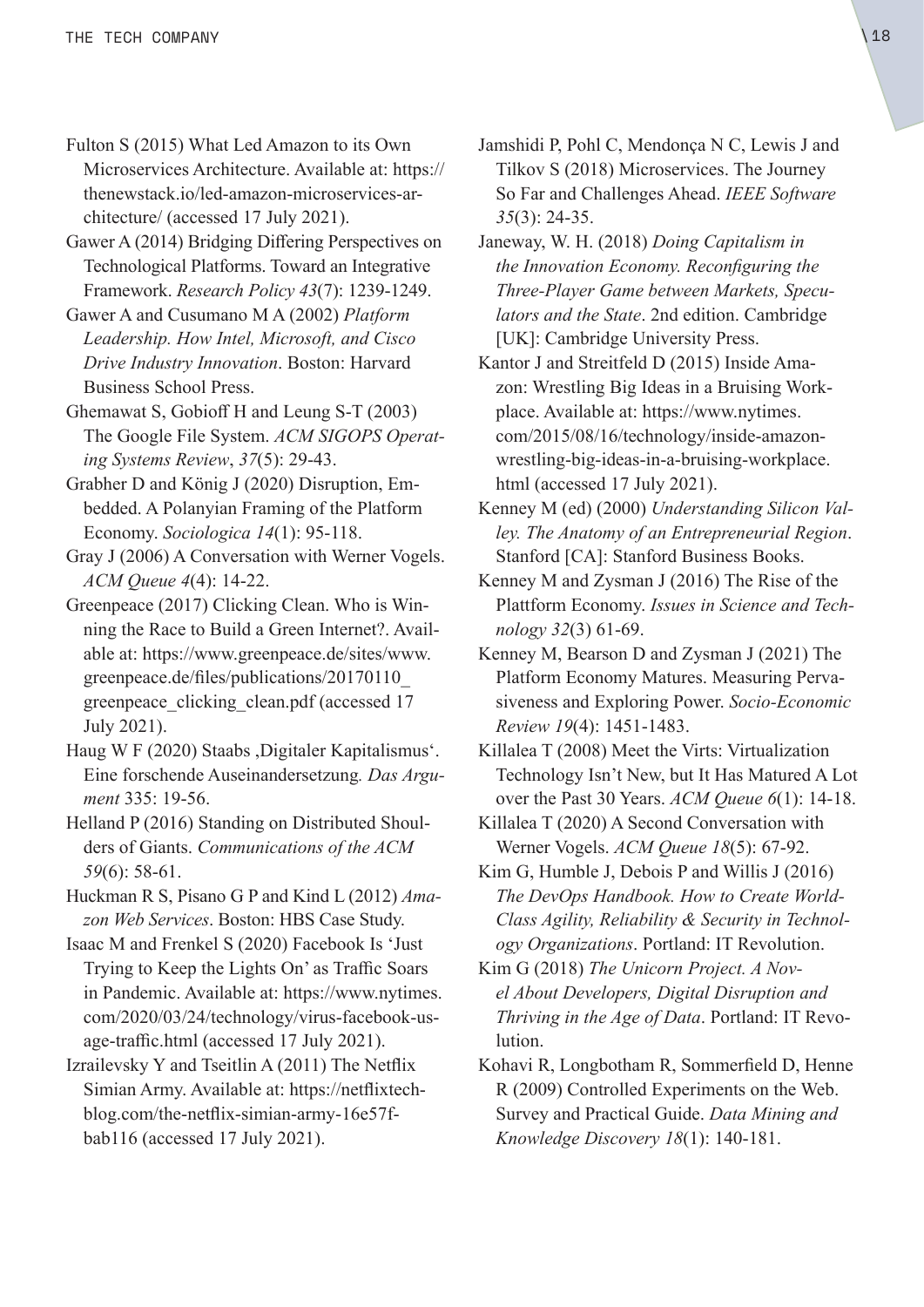- Kushida K, Murray J and Zysman J (2011) Diffusing the Cloud. Cloud Computing and Implications for Public Policy. *Journal of Industry, Competition and Trade 11*(3): 209-237.
- Kushida K, Murray J and Zysman J (2015) Cloud Computing. From Scarcity to Abundance. *Journal of Industry, Competition and Trade 15*(1): 5-19.
- Langley P and Leyshon A (2017) Platform Capitalism. The Intermediation and Capitalisation of Digital Economic Circulation. *Finance and Society 3*(1), 11-31.
- Lawson J (2021) *Ask your developer. How to Harness the Power of Software Developers and Win in the 21st Century*. New York: Harper Business.
- Levy S (2011) *In the Plex. How Google Thinks, Works and Shapes Our Lives*. New York: Simon & Schuster.
- Lewis J and Fowler M (2014) Microservices. Available at: [https://martinfowler.com/articles/](https://martinfowler.com/articles/microservices.html) [microservices.html](https://martinfowler.com/articles/microservices.html) (accessed 17 July 2021).
- Lüthje B (2001) *Standort Silicon Valley. Ökonomie und Politik der vernetzten Massenproduktion*. Frankfurt/M and New York: Campus.
- Marx K (1975) Theses on Feuerbach. In: *MECW 5*. Moscow: Progress Publishers.
- Marx K (1996) Capital. A Critique of Political Economy. In: *MECW 35*. Moscow: Progress Publishers.
- McCullough B (2018) *How the Internet Happened. From Netscape to the iPhone*. New York: W. W. Norton & Company.
- McMillan R and Metz C (2012) How Amazon Followed Google into the World of Secret Servers. Available at: [https://www.wired.](https://www.wired.com/2012/11/amazon-google-secret-servers/) [com/2012/11/amazon-google-secret-servers/](https://www.wired.com/2012/11/amazon-google-secret-servers/) (accessed 17 July 2021).
- Mills M P (2020) *Digital Cathedrals*. New York: Encounter Books.
- Mims C (2018): Every company is now a tech company. Available at: [https://www.wsj.com/](https://www.wsj.com/articles/every-company-is-now-a-tech-company-1543901207) [articles/every-company-is-now-a-tech-compa](https://www.wsj.com/articles/every-company-is-now-a-tech-company-1543901207)[ny-1543901207](https://www.wsj.com/articles/every-company-is-now-a-tech-company-1543901207) (accessed 17 July 2021).
- Newman S (2015) *Building Microservices. Designing Fine Grained Systems*. Sebastopol [CA]: O'Reilly.
- O'Grady S (2014) The Scale Imperative. Available at: [https://redmonk.com/sogrady/2014/12/01/](https://redmonk.com/sogrady/2014/12/01/the-scale-imperative/) [the-scale-imperative/](https://redmonk.com/sogrady/2014/12/01/the-scale-imperative/) (accessed 17 July 2021).
- O'Grady S (2015) *The Software Paradox*. Sebastopol [CA]: O'Reilly.
- O'Mara M (2019) *The Code. Silicon Valley and the Remaking of America*. New York: Penguin Press.
- Ozzie R (2005) The Internet Services Disruption. Available at: [https://www.cnet.com/news/](https://www.cnet.com/news/ozzie-memo-internet-services-disruption/) [ozzie-memo-Internet-services-disruption/](https://www.cnet.com/news/ozzie-memo-internet-services-disruption/) (accessed 17 July 2021).
- Parker G, Van Alstyne M W and Choudary S P (2016) *Platform Revolution. How Networked Markets Are Transforming the Economy and How to Make Them Work for You*. New York: W. W. Norton & Company.
- Parnas D L (1972) On the Criteria to Be Used in Decomposing Systems into Modules. *Communications of the ACM 15*(12): 1053-1058.
- Peck J and Phillips R (2020) The Platform Conjuncture. *Sociologica 14*(3): 73-99.
- Penenberg A L (2010) *Viral Loop. From Facebook to Twitter, how Today's Smartest Businesses Grow Themselves*. New York: Tantor Media.
- Popper N and Siegel B T (2020) High-Flying Trading App Robinhood Goes Down at the Wrong Time. Available at: [https://www.nytimes.](https://www.nytimes.com/2020/03/03/technology/trading-app-robinhood-outage.html) [com/2020/03/03/technology/trading-app-robin](https://www.nytimes.com/2020/03/03/technology/trading-app-robinhood-outage.html)[hood-outage.html](https://www.nytimes.com/2020/03/03/technology/trading-app-robinhood-outage.html) (accessed 17 July 2021).
- Regalado A (2011) Who Coined Cloud Computing? Available at: [https://www.technologyre](https://www.technologyreview.com/2011/10/31/‌257406/‌who-coined-‌cloud-‌computing/)[view.com/2011/10/31/257406/who-coined](https://www.technologyreview.com/2011/10/31/‌257406/‌who-coined-‌cloud-‌computing/)[cloud-computing/](https://www.technologyreview.com/2011/10/31/‌257406/‌who-coined-‌cloud-‌computing/) (accessed 17 July 2021).
- Robbins J, Krishan K, Allspaw, J and Limoncelli T (2012) Resilience Engineering: Learning to Embrace Failure. *ACM Queue 10*(9): 1-9.
- Satariano A (2019) How the Internet Travels across Oceans. Available at: [https://www.sfgate.](https://www.sfgate.com/business/article/How-the-internet-travels-across-oceans-13704126.php) [com/business/article/How-the-Internet-trav](https://www.sfgate.com/business/article/How-the-internet-travels-across-oceans-13704126.php)[els-across-oceans-13704126.php](https://www.sfgate.com/business/article/How-the-internet-travels-across-oceans-13704126.php) (accessed 17 July 2021).
- Schrape J F (2019) Open Source Projects as Incubators of Innovation. From Niche Phenomenon to Integral Part of the Industry. *Convergence 25*(3): 409-427.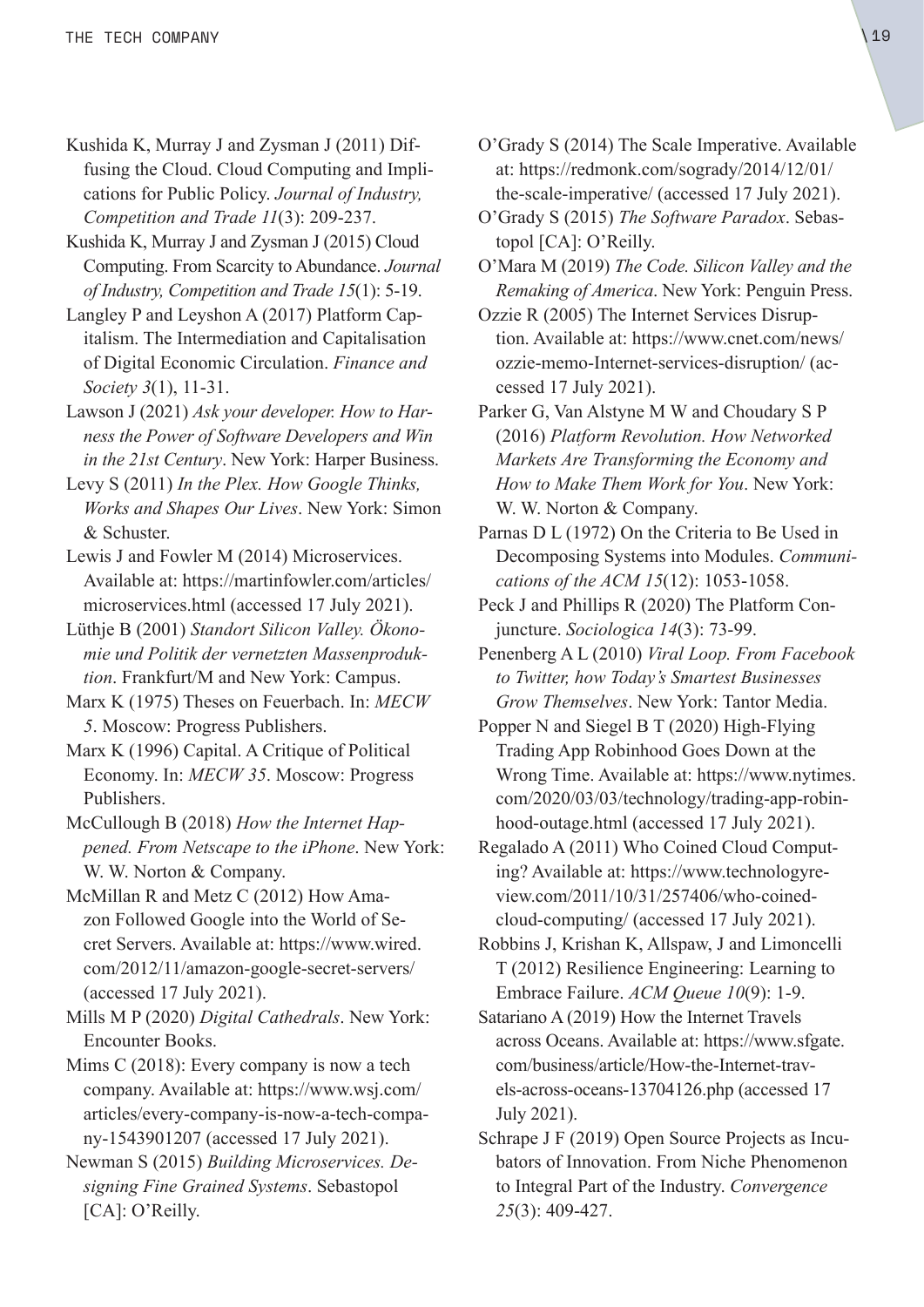Schonfeld E (2008) Amazon Web Services Goes Down, Takes Many Startup Sites with it. Available at: [https://techcrunch.com/2008/02/15/ama](https://techcrunch.com/2008/02/15/amazon-web-services-goes-down-takes-many-startup-sites-with-it/)[zon-web-services-goes-down-takes-many-start](https://techcrunch.com/2008/02/15/amazon-web-services-goes-down-takes-many-startup-sites-with-it/)[up-sites-with-it/](https://techcrunch.com/2008/02/15/amazon-web-services-goes-down-takes-many-startup-sites-with-it/) . (accessed 17 July 2021).

Shahin M, Babar M A and Zhu L (2017) Continuous Integration, Delivery and Deployment. A Systematic Review on Approaches, Tools, Challenges and Practices. *IEEE Access 5*, 3909-3943.

Shapiro C and Varian H (1998) *Information Rules. A Strategic Guide to the Network Economy*. Boston: Harvard Business School Press.

Srnicek N (2017) *Platform Capitalism*. Hoboken [NJ]: John Wiley & Sons.

Staab P (2019) *Digitaler Kapitalismus. Markt und Herrschaft in der Ökonomie der Unknappheit*. Frankfurt/M: Suhrkamp.

Stallkamp M and Schotter A (2021) Platforms Without Borders? International Strategies of Digital Platform Firms. *Global Strategy Journal 11*(1), 58-80.

Stark D and Pais I (2020) Algorithmic Management in the Platform Economy. *Sociologica 14*(3), 47-72.

Stone B (2013) *The Everything Store. Jeff Bezos and the Age of Amazon*. New York: Back Bay Books.

Stringfellow W (2018) Building Product Teams. Examples from Amazon, Google, Apple, Basecamp and Fogcreek. Available at: [https://](https://laptrinhx.com/building-product-teams-examples-from-amazon-google-apple-basecamp-and-fog-creek-951573196/) [laptrinhx.com/building-product-teams-exam](https://laptrinhx.com/building-product-teams-examples-from-amazon-google-apple-basecamp-and-fog-creek-951573196/)[ples-from-amazon-google-apple-basecamp-and](https://laptrinhx.com/building-product-teams-examples-from-amazon-google-apple-basecamp-and-fog-creek-951573196/)[fog-creek-951573196/](https://laptrinhx.com/building-product-teams-examples-from-amazon-google-apple-basecamp-and-fog-creek-951573196/) (accessed 17 July 2021)

Tarnoff B and Weigel M (2020) *Voices from the Valley. Tech Workers Talk about What They Do and how They Do It*. New York: Farrar Strauss & Giroux.

Teece D J, Pisano G P and Shuen A (1997) Dynamic Capabilities and Strategic Management. *Strategic Management Journal 18*(7): 509-533.

Vise D and Malseed M (2005) *The Google Story*. New York: Bantam Dell.

Vogels W (2006) A Word on Scalability. Available at: [https://engineering.salesforce.com/sales](https://engineering.salesforce.com/salesforce-is-all-about-data-d6fdf57cc8eb)[force-is-all-about-data-d6fdf57cc8eb](https://engineering.salesforce.com/salesforce-is-all-about-data-d6fdf57cc8eb) (accessed 17 July 2021).

Vogels W (2009) Eventually consistent. *Communications of the ACM 52*(1): 40-44.

Vogels W (2019) Modern Applications at AWS. Available at: [https://www.allthingsdistributed.](https://www.allthingsdistributed.com/2019/08/modern-applications-at-aws.html) [com/2019/08/modern-applications-at-aws.html](https://www.allthingsdistributed.com/2019/08/modern-applications-at-aws.html) (accessed 17 July 2021).

Vogl E (2020) Open Source-Entwicklung als Quelle von Empowerment?. In: Boes A, Gül K, Kämpf T and Lühr T (eds) *Empowerment in der agilen Arbeitswelt. Analysen, Handlungsorientierungen und Erfolgsfaktoren für eine neue Humanisierung*. Freiburg: Haufe, pp. 93-109.

Will-Zocholl M (2021) Information Space(s). In: Appel-Meulenbroek R and Danivska V (eds) *A Handbook of Theories on Designing Alignment between People and the Office Environment*. London: Routledge, pp. 82-92.

Winters T, Manshreck T and Wright H (2020) *Software Engineering at Google. Lessons Learned from Programming over Time*. Sebastopol [CA]: O'Reilly.

Yegge S (2011) Stevey's Google Platform Rant. Available at: [https://gist.github.com/chitch](https://gist.github.com/chitchcock/1281611)[cock/1281611](https://gist.github.com/chitchcock/1281611). (accessed 17 July 2021).

Ziegler A (2020) *Der Aufstieg des Internet der Dinge. Wie sich Industrieunternehmen zu Tech-Unternehmen entwickeln*. Frankfurt/M and New York: Campus.

Zuboff S (2019) *The Age of Surveillance Capitalism. The Fight for a Human Future at the New Frontier of Power*. London: Profile Books.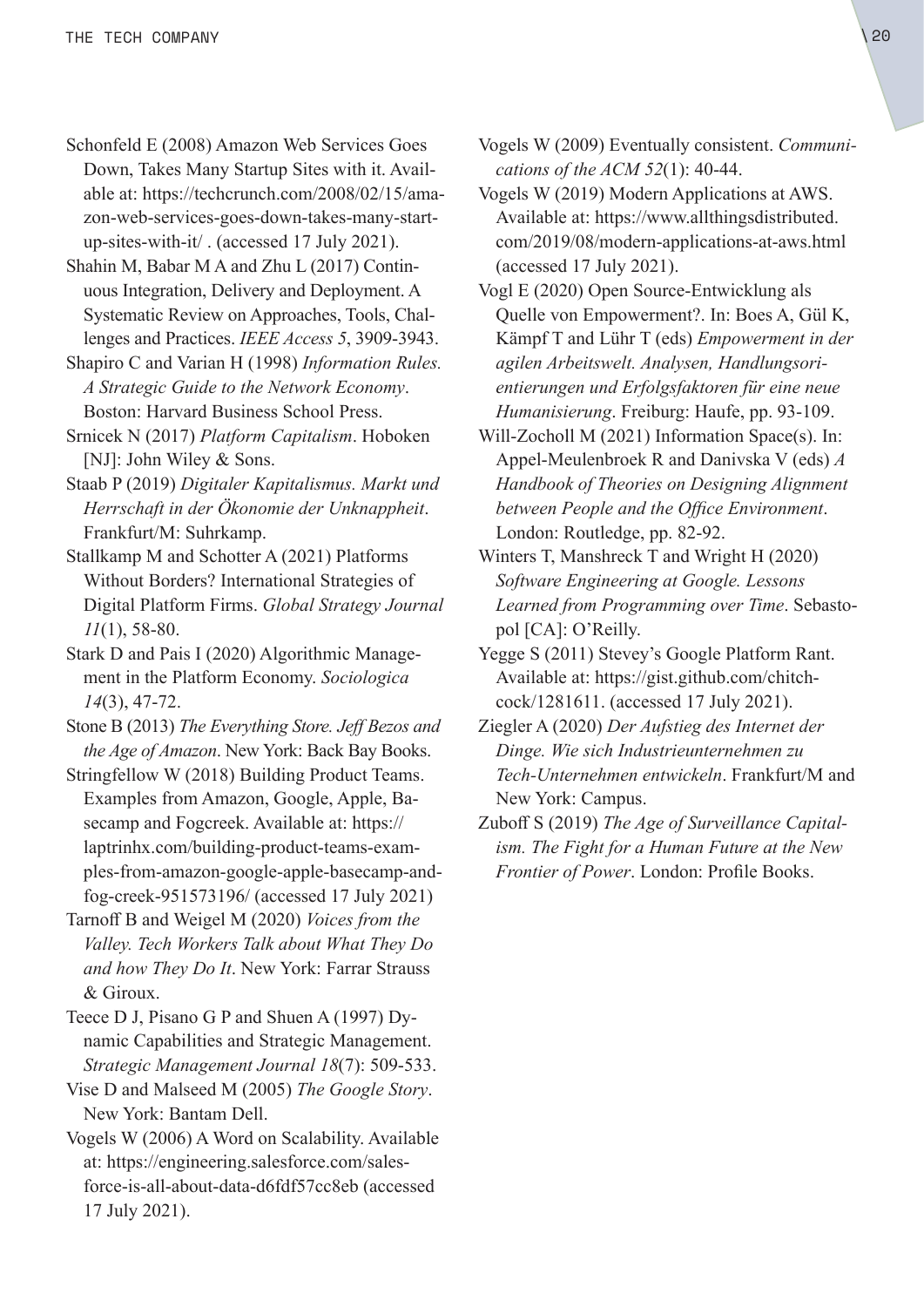### <span id="page-20-0"></span>**Endnotes**

- [\[1\]](#page-3-0) The political-economic framework conditions of this innovation system with its center Silicon Valley, which are favorable for such disruptive projects, have been established over several decades (Kenney, 2000; Lüthje, 2001; O'Mara, 2019).
- [\[2\]](#page-3-0) In some cases they have combined both approaches and developed into "hybrid platforms" (Cusumano et al., 2019).
- [\[3\]](#page-4-0) The dazzling prefix "tech" originally stood for "technology" and was associated with companies that provided computer hardware and software technology. The Web 2.0-founded blog TechCrunch, with its widely read coverage of the Silicon Valley startup scene, turned "tech" into a popular lifestyle term that quickly expanded to include the Internet economy in general.
- [\[4\]](#page-4-0) For further information on this research see Boes et al., 2018.
- [\[5\]](#page-4-0) For example, in the patterns and practices of platform strategies of "Wintelism" (Borrus and Zysman, 1997; Gawer and Cusumano, 2002) in the PC industry.
- [\[6\]](#page-5-0) For the analyst and venture capitalist Benedict Evans (2019), on the other hand, the crucial point in calling a company a tech company is that it has to answer "tech questions" in order to defend its market position. Accordingly, Netflix can no longer be considered a tech company because it uses "tech as a crowbar," but in the current discussions about Netflix "all of the questions that matter are TV industry questions."
- [\[7\]](#page-6-0) In their paper on software development at Facebook, Feitelson et al. (2013: 9) highlight this difference as compared to classic software companies as follows: "Traditional software products are finite by definition, with delimited scope and a predefined completion date. (…) Sites like Facebook will never be completed. The mindset is that the system will continue to be developed indefinitely."
- [\[8\]](#page-6-0) Even the employees of "seasoned" platform firms like Facebook are struggling to keep their IT infrastructures up and running in the Corona pandemic in light of new records in the use of the company's social networks (Isaac and Frenkel, 2020).
- [\[9\]](#page-7-0) According to Werner Vogels, the increasing requirements can result from a variety of developments: "larger data sets, faster update rates, more requests, more services, tighter SLAs (service level agreements), more failures, more latency challenges, more service interdependencies, more developers, more documentation, more programs, more servers, more networks, more data centers" (cit. a. Gray, 2006: 14).
- [\[10\]](#page-8-0) In the perception of the public open source development is still often associated with the free software movement from which it emanated in the 1980s. For the social sciences Schrape (2019) has highlighted that these perceptions have long since ceased to correspond to the reality of open source projects. The transition to horizontally distributed systems, in particular, promoted the embedding of open source development in corporate strategies (O'Grady, 2014). To share the burden of technology development across industry, tech companies began to use open source projects as arenas for consortial cooperation. The main contributors in leading open source projects are therefore now also "corporate developers" (Vogl, 2020: 93).
- [\[11\]](#page-8-0) Over time, some of the source code for these technologies was also made available again as open source, but at least initially to a lesser extent by companies such as Google and Amazon than by companies such as Facebook, Twitter, or LinkedIn (O'Grady, 2015: 13).
- [\[12\]](#page-9-0) In software engineering the term "technical debt" is applied to refer to the burden that is constantly accumulated through trade-off decisions and by taking "shortcuts" in the development of a solution. These shortcuts can "save money or speed up progress today at the risk of potentially costing money or slowing down progress in the (usually unclear) future" (Allman, 2012: 7).
- [\[13\]](#page-9-0) As Lewis and Fowler (2014) point out, the roots of modular design principles in software development go back to the development of object oriented programming, Unix and further (see already Parnas, 1972).
- [\[14\]](#page-10-0) The extent to which this succeeds is, according to Lewis and Fowler (2014), not least a question of implementation in practice: "That's not an absolute, some changes will change service interfaces resulting in some coordination, but the aim of a good microservice architecture is to minimize these through cohesive service boundaries and evolution mechanisms in the service contracts."
- [\[15\]](#page-13-0) On the one hand, this dependency becomes visible when cloud services are down, and the applications based on them are no longer available (see e.g. Schonfeld, 2008). On the other hand, by integrating cloud services into their applications, the startups tie themselves to the technologies of the cloud providers (Kenney et al., 2021). To counteract this "lock-in effect", technologies have been developed in open source projects which aim at least at facilitating switches between service providers and enabling "hybrid" or "multi" cloud strategies.